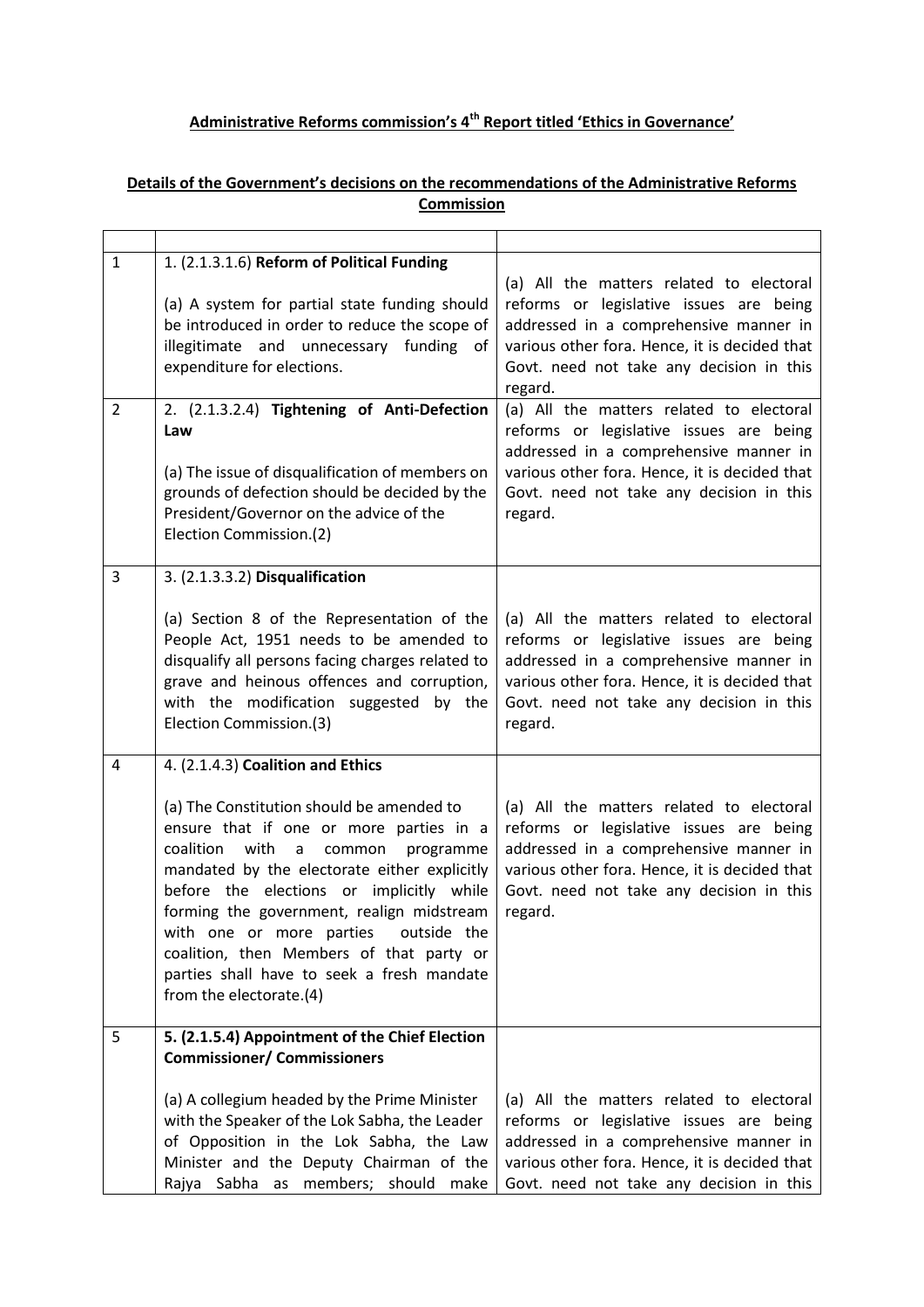|   | recommendations for the consideration of the<br>President for appointment of the Chief<br>Election Commissioner and the<br>Election<br>Commissioners. (5)                                                                                                                                                                                                                                                                                                                                                                                                                                                                                                                                                                                                                                                                    | regard.                                                                                                                                                                                                                                                                                                           |
|---|------------------------------------------------------------------------------------------------------------------------------------------------------------------------------------------------------------------------------------------------------------------------------------------------------------------------------------------------------------------------------------------------------------------------------------------------------------------------------------------------------------------------------------------------------------------------------------------------------------------------------------------------------------------------------------------------------------------------------------------------------------------------------------------------------------------------------|-------------------------------------------------------------------------------------------------------------------------------------------------------------------------------------------------------------------------------------------------------------------------------------------------------------------|
| 6 | 6. (2.1.6.3) Expediting Disposal of Election<br><b>Petitions</b>                                                                                                                                                                                                                                                                                                                                                                                                                                                                                                                                                                                                                                                                                                                                                             |                                                                                                                                                                                                                                                                                                                   |
|   | (a) Special Election Tribunals should<br>be<br>constituted at the regional level under Article<br>323B of the Constitution to ensure speedy<br>disposal of election petitions and disputes<br>within a stipulated period of six months. Each<br>Tribunal should comprise a High Court Judge<br>and a senior civil servant with at least 5 years<br>of experience in the conduct of elections (not<br>below the rank of an Additional Secretary to<br>Government of India/Principal Secretary of a<br>State Government). Its mandate should be to<br>ensure that all election petitions are decided<br>within a period of six months as provided by<br>law. The Tribunals should normally be set up<br>for a term of one year only, extendable for a<br>of<br>6<br>period<br>months<br>in<br>exceptional<br>circumstances.(6) | (a) Not accepted. Setting up of tribunals<br>may only cause delay as writ jurisdiction of<br>High Courts and the Supreme Court is<br>entrenched.                                                                                                                                                                  |
|   | 7. (2.1.7.3) Grounds of Disqualification for<br>Membership                                                                                                                                                                                                                                                                                                                                                                                                                                                                                                                                                                                                                                                                                                                                                                   |                                                                                                                                                                                                                                                                                                                   |
|   | (a) Appropriate legislation may be enacted<br>under Article 102(e) of the Constitution<br>spelling out the conditions for disqualification<br>of Membership of Parliament in an exhaustive<br>manner. Similarly, the States may<br>also<br>legislate under Article 198(e).(7)                                                                                                                                                                                                                                                                                                                                                                                                                                                                                                                                                | (a) All the matters related to electoral<br>reforms or legislative issues are being<br>addressed in a comprehensive manner in<br>various other fora. Hence, it is decided that<br>Govt. need not take any decision in this<br>regard.                                                                             |
| 8 | 8. (2.4.5) Ethical Frame-work for Ministers                                                                                                                                                                                                                                                                                                                                                                                                                                                                                                                                                                                                                                                                                                                                                                                  |                                                                                                                                                                                                                                                                                                                   |
|   | (a) In addition to the existing Code of Conduct<br>for Ministers, there should be a Code of Ethics<br>to provide guidance on how Ministers should<br>uphold the highest standards of constitutional<br>and ethical conduct in the performance of<br>their duties.(8)                                                                                                                                                                                                                                                                                                                                                                                                                                                                                                                                                         | The<br>(f)<br>Not<br>accepted.<br>(a)<br>to<br>recommendation of the ARC to prepare a<br>Code of Ethics for Ministers has been<br>considered by the Empowered Committee<br>constituted for this purpose and it has been<br>decided that the 'Code of Ethics' is not<br>considered necessary in the context of the |
| 9 | (b) Dedicated units should be set up in the<br>offices of the Prime Minister and the Chief<br>Ministers to monitor the observance of the<br>Code of Ethics and the Code of Conduct. The<br>unit should also be empowered to receive<br>public complaints regarding violation of the                                                                                                                                                                                                                                                                                                                                                                                                                                                                                                                                          | existence of the Code of Conduct. The Code<br>of Ethics would only be duplication and may<br>not serve any purpose.                                                                                                                                                                                               |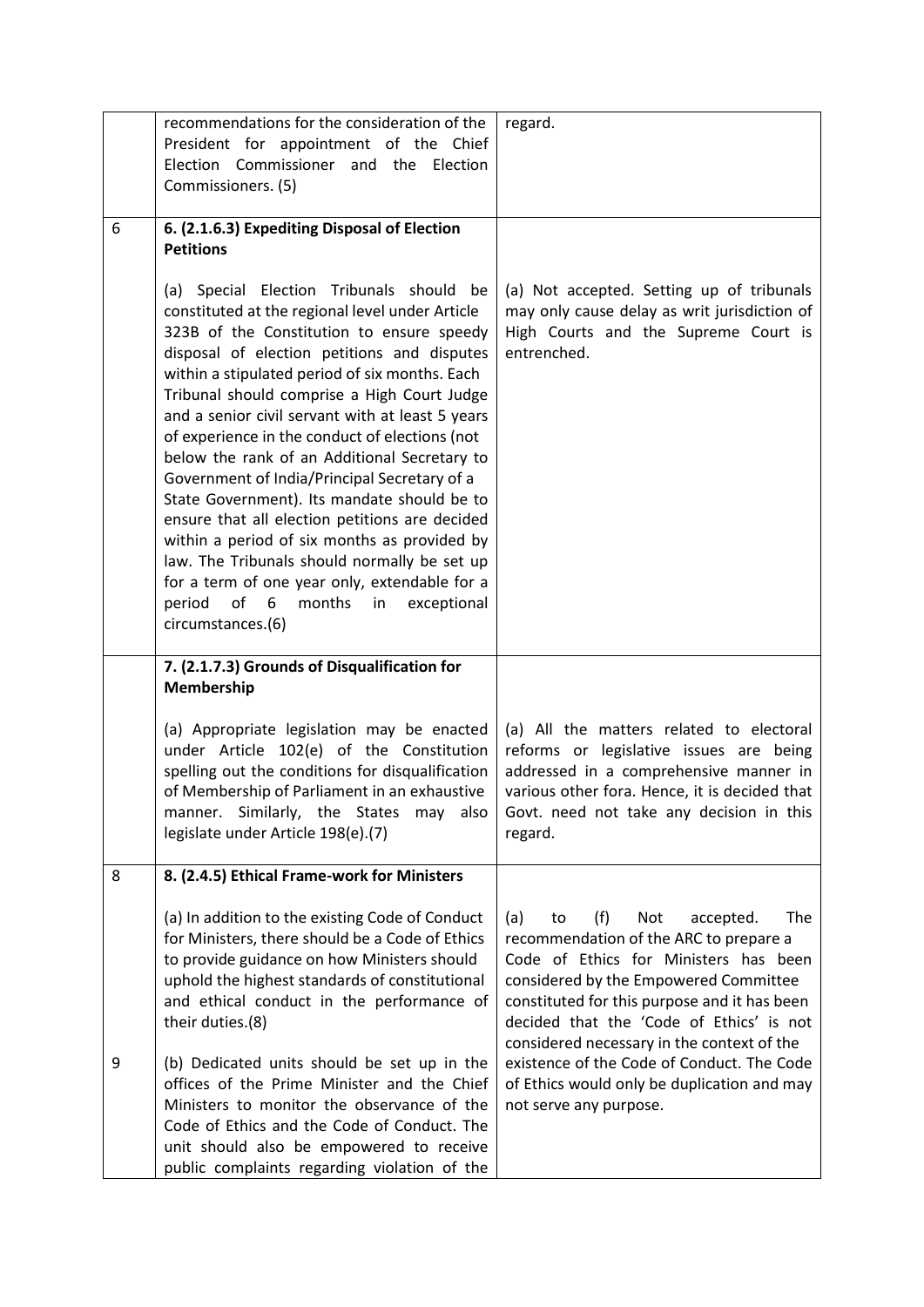|    | Code of Conduct.(9)                                                                                                                                                                                                                                                                                                    |                                                                                                                                                                                                                                             |
|----|------------------------------------------------------------------------------------------------------------------------------------------------------------------------------------------------------------------------------------------------------------------------------------------------------------------------|---------------------------------------------------------------------------------------------------------------------------------------------------------------------------------------------------------------------------------------------|
| 10 | (c) The Prime Minister or the Chief Minister<br>be duty bound to ensure the<br>should<br>observance of the Code of Ethics and the Code<br>of Conduct by Ministers. This would be<br>applicable even in the case of coalition<br>governments where the Ministers may belong<br>to different parties.(10)                |                                                                                                                                                                                                                                             |
| 11 | (d) An annual report with regard to the<br>observance of these Codes<br>should<br>be<br>submitted to the appropriate legislature. This<br>report should include specific cases of<br>violations, if any, and the action taken<br>thereon.(11)                                                                          |                                                                                                                                                                                                                                             |
| 12 | (e) The Code of Ethics should inter alia include<br>broad principles of the Minister-civil servant<br>relationship and the Code of Conduct should<br>stipulate the details as illustrated in para<br>2.4.3.(12)                                                                                                        |                                                                                                                                                                                                                                             |
| 13 | (f) The Code of Ethics, the Code of Conduct<br>and the annual report should be put in the<br>public domain.(13)                                                                                                                                                                                                        |                                                                                                                                                                                                                                             |
|    | 9. (2.5.7.6) Enforcement of ethical norms in<br><b>Legislatures</b>                                                                                                                                                                                                                                                    |                                                                                                                                                                                                                                             |
| 14 | (a) An Office of 'Ethics Commissioner' may be<br>constituted by each House of Parliament. This<br>Office, functioning under the<br>Speaker/<br>Chairman, would assist the Committee on<br>Ethics in the discharge of its functions, and<br>Members, when required,<br>advise<br>and<br>maintain necessary records.(14) | (a) & (b) All the matters related to electoral<br>reforms or legislative issues are being<br>addressed in a comprehensive manner in<br>various other fora. Hence, it is decided that<br>Govt. need not take any decision in this<br>regard. |
| 15 | (b) In respect of states, the Commission<br>recommends the following:                                                                                                                                                                                                                                                  |                                                                                                                                                                                                                                             |
|    | (i) All State legislatures may adopt a Code of<br>Ethics and a Code of Conduct for their<br>Members.                                                                                                                                                                                                                   |                                                                                                                                                                                                                                             |
|    | (ii) Ethics Committees may be constituted with<br>well defined procedures for sanctions in case<br>of transgressions, to ensure the ethical<br>conduct of legislators.                                                                                                                                                 |                                                                                                                                                                                                                                             |
|    | (iii) 'Registers of Members' Interests' may be<br>maintained with the declaration of interests                                                                                                                                                                                                                         |                                                                                                                                                                                                                                             |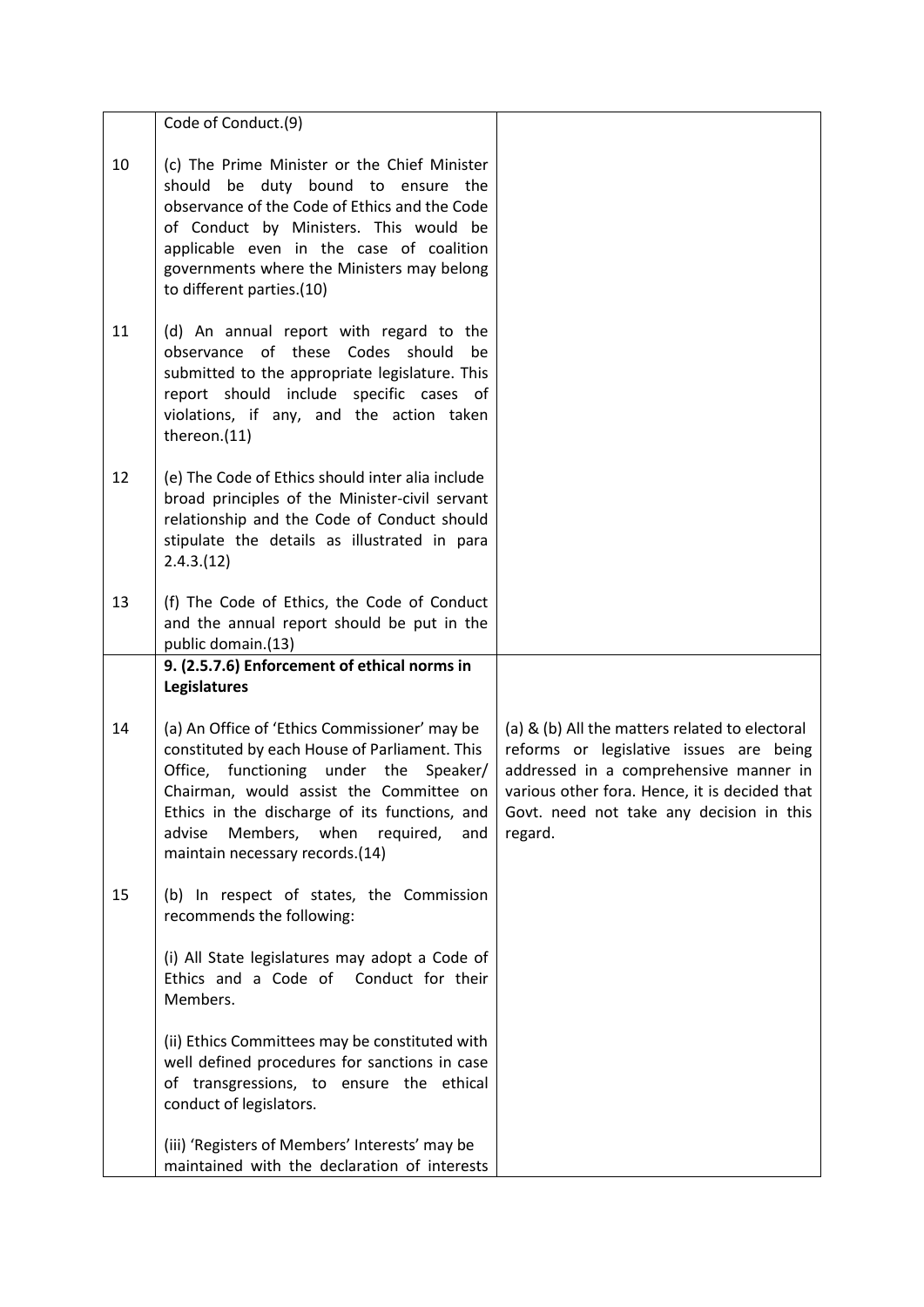|    | by Members of the State legislatures.                                                                                                                                                                                                                                                                                                                                                                               |                                                                                                                                                                                        |
|----|---------------------------------------------------------------------------------------------------------------------------------------------------------------------------------------------------------------------------------------------------------------------------------------------------------------------------------------------------------------------------------------------------------------------|----------------------------------------------------------------------------------------------------------------------------------------------------------------------------------------|
|    | (iv) Annual Reports providing details including<br>transgressions may be placed on the Table of<br>the respective Houses.<br>(v) An Office of 'Ethics Commissioner' may be<br>constituted by each House of the State                                                                                                                                                                                                |                                                                                                                                                                                        |
|    | legislatures. This Office would function under<br>the Speaker/Chairman, on the same basis as<br>suggested for Parliament(15)                                                                                                                                                                                                                                                                                        |                                                                                                                                                                                        |
|    | 10. (2.6.12) Office of Profit                                                                                                                                                                                                                                                                                                                                                                                       |                                                                                                                                                                                        |
| 16 | (a) The Law should be amended to define<br>office of profit based on the following<br>principles:                                                                                                                                                                                                                                                                                                                   | (a) to (c): All the matters related to electoral<br>reforms or legislative issues are being<br>addressed in a comprehensive manner in<br>various other fora. Hence, it is decided that |
|    | (i) All offices in purely advisory bodies where<br>the experience, insights and expertise of a<br>legislator would be inputs in governmental<br>policy, shall not be treated as offices of profit,<br>irrespective of the remuneration and perks<br>associated with such an office.                                                                                                                                 | Govt. need not take any decision in this<br>regard.                                                                                                                                    |
|    | (ii) All offices involving executive decision<br>making and control of public funds, including<br>positions on the governing boards of public<br>undertakings and statutory and non-statutory<br>authorities<br>directly<br>deciding<br>policy<br>or<br>managing institutions or authorizing<br>or<br>approving expenditure shall be treated as<br>offices of profit, and no legislator shall hold<br>such offices. |                                                                                                                                                                                        |
|    | (iii) If a serving Minister, by virtue of office, is<br>a member or head of certain organizations like<br>Planning Commission,<br>where<br>the<br>close<br>coordination and integration between the<br>Council of Ministers and the organization or<br>authority or committee is vital for the day<br>today functioning of government, it shall not<br>be treated as office of profit. (The use of                  |                                                                                                                                                                                        |
|    | discretionary funds at the<br>disposal<br>.ot<br>legislators, the power to determine specific<br>schemes,<br>select<br>and<br>or<br>projects<br>the<br>beneficiaries or authorize expenditure shall<br>constitute discharge of executive functions<br>and will invite disqualification under Articles                                                                                                               |                                                                                                                                                                                        |
|    | 102 and 191, irrespective of whether or not a<br>new office is notified and held.)(16)                                                                                                                                                                                                                                                                                                                              |                                                                                                                                                                                        |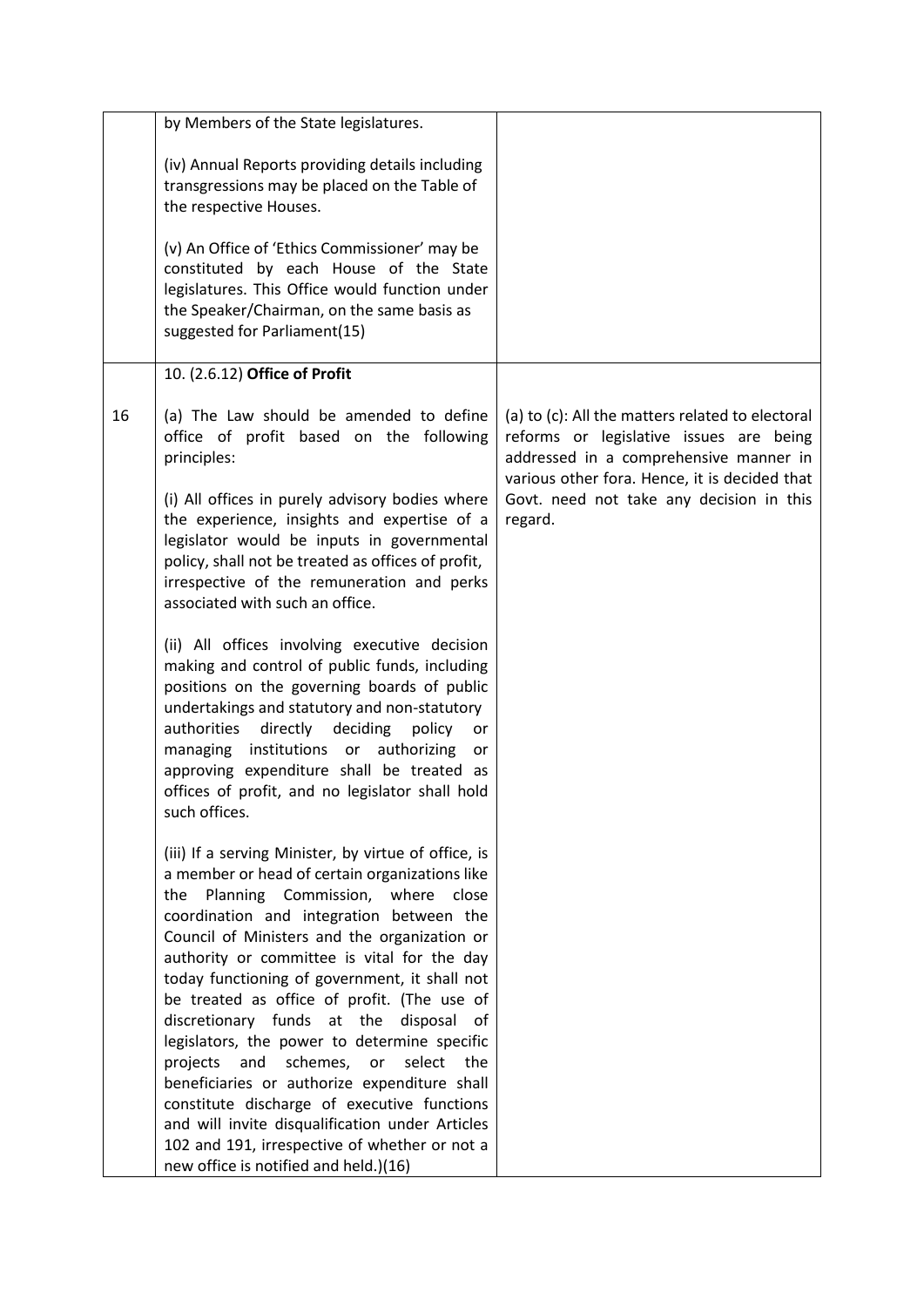| 17 | (b) Schemes such as MPLADS and MLALADS<br>should be abolished.(17)                                                                                                                                                                                                                                                                                                               |                                                                                                                                                                                                                                                                                                                                                                                                                                                                                                                       |
|----|----------------------------------------------------------------------------------------------------------------------------------------------------------------------------------------------------------------------------------------------------------------------------------------------------------------------------------------------------------------------------------|-----------------------------------------------------------------------------------------------------------------------------------------------------------------------------------------------------------------------------------------------------------------------------------------------------------------------------------------------------------------------------------------------------------------------------------------------------------------------------------------------------------------------|
| 18 | (c) Members of Parliament and Members of<br>State Legislatures should be declared as<br>'Public Authorities' under the<br>Right<br>to<br>Information Act, except when they are<br>discharging legislative functions.(18)                                                                                                                                                         |                                                                                                                                                                                                                                                                                                                                                                                                                                                                                                                       |
|    | 11. (2.7.12) Code of Ethics for Civil Servants                                                                                                                                                                                                                                                                                                                                   |                                                                                                                                                                                                                                                                                                                                                                                                                                                                                                                       |
| 19 | (a) 'Public Service Values' towards which all<br>public servants should aspire, should be<br>defined and made applicable to all tiers of<br>Government and parastatal organizations. Any<br>transgression of these values should be<br>treated as misconduct, inviting punishment.<br>(19)                                                                                       | (a) Accepted                                                                                                                                                                                                                                                                                                                                                                                                                                                                                                          |
| 20 | Conflict<br>of<br>should<br>(b)<br>interests<br>be<br>comprehensively covered in the code of ethics<br>and in the code of conduct for officers. Also,<br>serving officials should not be nominated on<br>the Boards of Public undertakings. This will,<br>however, not apply to non-profit public<br>institutions and advisory bodies.(20)                                       | (b) Partially accepted. As serving officials<br>provide an important linkage between the<br>Government and PSUs, it may not be<br>appropriate to accept the recommendation<br>about not nominating serving officials on<br>of<br>Public<br>the<br>Board<br>Undertakings.<br>However, conflicts of interest can be<br>effectively handled by further strengthening<br>the Conduct Rules. The guidelines on<br>corporate governance of Public Sector<br>Undertakings issued recently also take note<br>of this concern. |
|    | 12. (2.8.5) Code of Ethics for Regulators                                                                                                                                                                                                                                                                                                                                        | (a) Accepted.                                                                                                                                                                                                                                                                                                                                                                                                                                                                                                         |
| 21 | (a) A comprehensive and enforceable code of<br>should<br>be<br>prescribed<br>conduct<br>for<br>all<br>professions with statutory backing.(21)                                                                                                                                                                                                                                    |                                                                                                                                                                                                                                                                                                                                                                                                                                                                                                                       |
|    | 13. (2.9.23) Ethical Frame-work for the<br><b>Judiciary</b>                                                                                                                                                                                                                                                                                                                      |                                                                                                                                                                                                                                                                                                                                                                                                                                                                                                                       |
| 22 | (a) A National Judicial Council should be<br>constituted, in line with universally accepted<br>principles where the appointment of members<br>of the judiciary should be by a collegiums<br>having representation of the executive,<br>legislature and judiciary. The Council should<br>have the following composition:<br>• The Vice-President as Chairperson of the<br>Council | (a) Accepted in principle, other than the<br>composition suggested by ARC.                                                                                                                                                                                                                                                                                                                                                                                                                                            |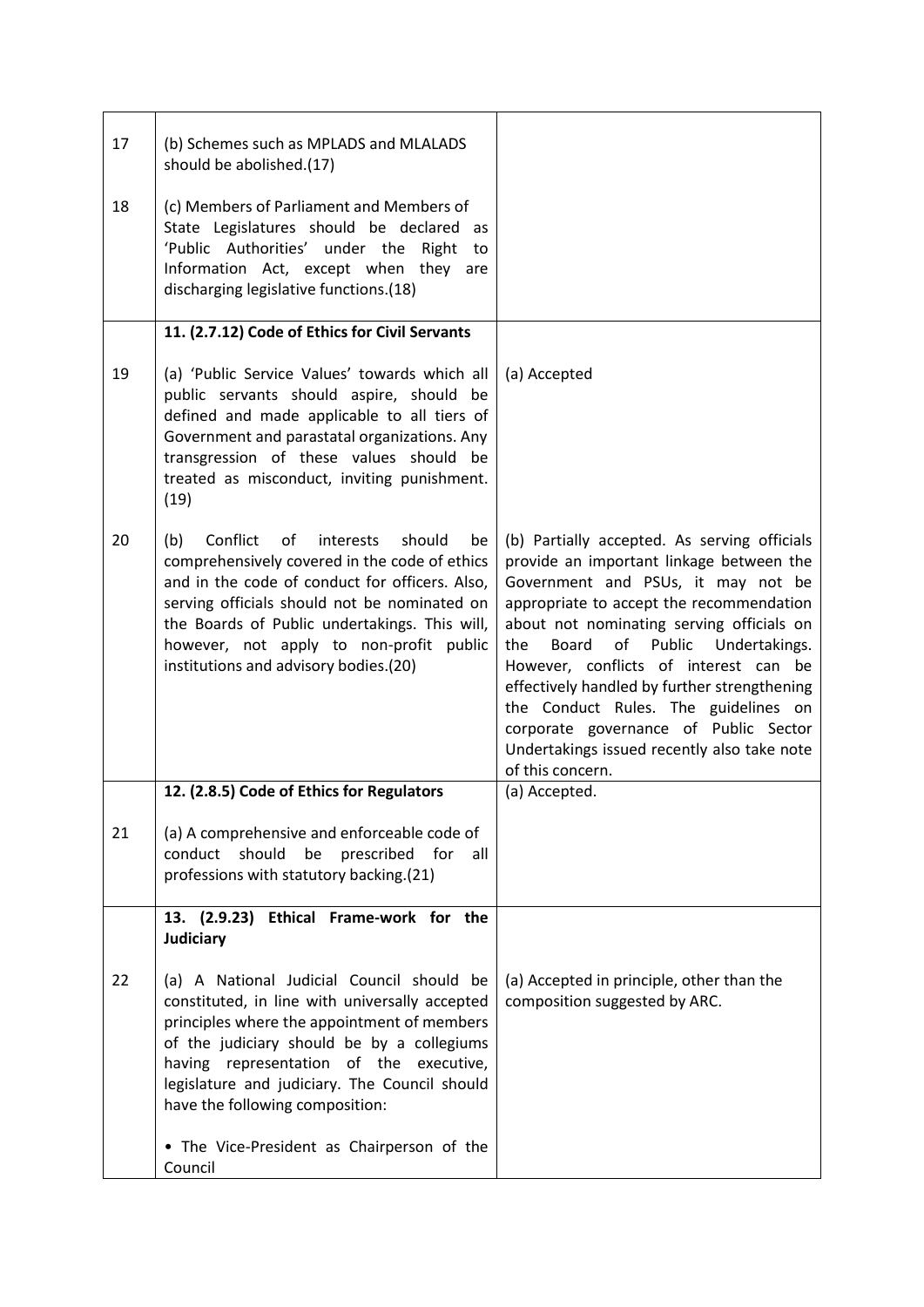|    | • The Prime Minister                                                                            |                                                                                               |
|----|-------------------------------------------------------------------------------------------------|-----------------------------------------------------------------------------------------------|
|    | • The Speaker of the Lok Sabha<br>• The Chief Justice of India                                  |                                                                                               |
|    | • The Law Minister                                                                              |                                                                                               |
|    | • The Leader of the Opposition in the Lok                                                       |                                                                                               |
|    | Sabha                                                                                           |                                                                                               |
|    | • The Leader of the Opposition in the Rajya                                                     |                                                                                               |
|    | Sabha                                                                                           |                                                                                               |
|    | In matters relating to the appointment and                                                      |                                                                                               |
|    | oversight of High Court Judges, the Council                                                     |                                                                                               |
|    | will also include the following members:<br>• The Chief Minister of the concerned State         |                                                                                               |
|    | . The Chief Justice of the concerned High                                                       |                                                                                               |
|    | <b>Court (22)</b>                                                                               |                                                                                               |
|    |                                                                                                 |                                                                                               |
| 23 | (b) The National Judicial Council should be                                                     | (b) Accepted                                                                                  |
|    | authorized to lay down the code of conduct                                                      |                                                                                               |
|    | including<br>the<br>judges,<br>subordinate<br>for                                               |                                                                                               |
|    | judiciary.(23)                                                                                  |                                                                                               |
| 24 | (c) The National Judicial Council should be                                                     | (c) Recommendation regarding entrusting                                                       |
|    | entrusted with the task of recommending                                                         | the task of recommending appointments of                                                      |
|    | appointments of Supreme Court and High                                                          | Supreme Court and High Court judges to                                                        |
|    | Court Judges. It should also be entrusted the<br>task of oversight of the judges, and should be | National<br>Judicial Council is<br>the<br>not<br>acceptable.<br>However,<br>the<br>suggestion |
|    | enquire<br>empowered<br>to<br>into<br>alleged                                                   | regarding entrusting the task of oversight of                                                 |
|    | misconduct and impose minor penalties. It can                                                   | the judges to National Judicial Council is                                                    |
|    | also recommend removal of a judge if so                                                         | agreed to.                                                                                    |
|    | warranted.(24)                                                                                  |                                                                                               |
| 25 | (d) Based on the recommendations of the                                                         | (d) Not accepted                                                                              |
|    | NJC, the President should have the powers to                                                    |                                                                                               |
|    | remove a Supreme Court or High Court                                                            |                                                                                               |
|    | Judge.(25)                                                                                      |                                                                                               |
| 26 | (e) Article 124 of the Constitution may be                                                      | <b>Not</b><br>accepted.<br>Amendment<br>of<br>(e)                                             |
|    | amended to provide for the National Judicial                                                    | constitution is not required. Provision can                                                   |
|    | Council. A similar change will have to be made                                                  | be made in the Judges Inquiry Bill, 2006.                                                     |
|    | to Article 217. Also, since the Council is to                                                   |                                                                                               |
|    | have the authority to oversee and discipline                                                    |                                                                                               |
|    | judges, further changes will need to be made<br>to Article 217 (Clause 4).(26)                  |                                                                                               |
|    |                                                                                                 |                                                                                               |
| 27 | (f) A Judge of the Supreme Court should be                                                      | (f) Accepted                                                                                  |
|    | designated<br>Judicial<br>the<br>Values<br>as                                                   |                                                                                               |
|    | Commissioner. He/she should be assigned the                                                     |                                                                                               |
|    | task of enforcing the code of conduct. Similar<br>arrangement should also be made in the High   |                                                                                               |
|    | Court.(27)                                                                                      |                                                                                               |
|    | 14. (3.2.1.10) Defining Corruption                                                              | (a) Not accepted                                                                              |
|    |                                                                                                 |                                                                                               |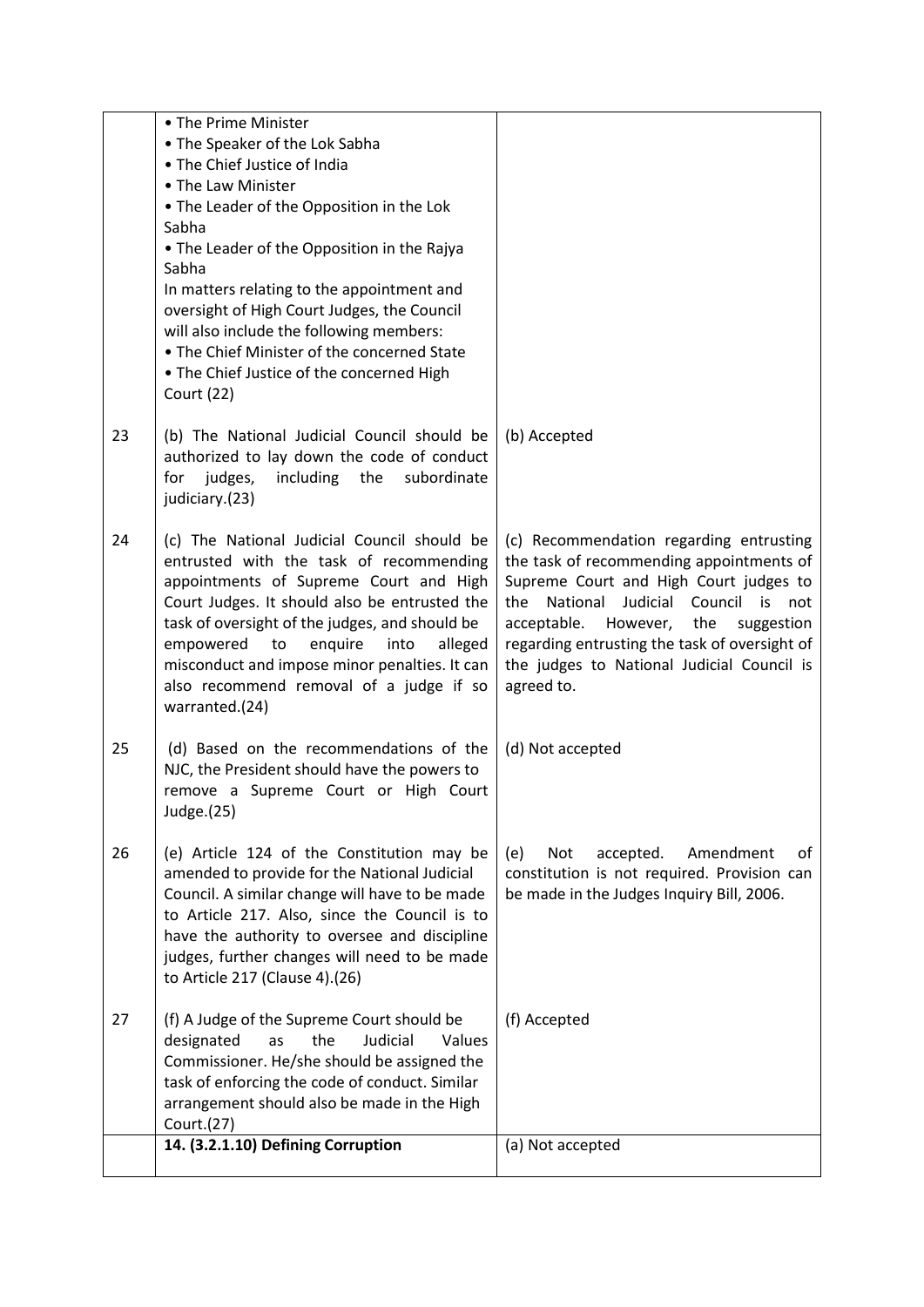| 28 | (a) The following should be classified as<br>offences under the Prevention of Corruption<br>Act:<br>• Gross perversion of the Constitution and<br>democratic institutions<br>amounting to willful violation of oath of office.<br>• Abuse of authority unduly favouring or<br>harming someone.<br>· Obstruction of justice.<br>• Squandering public money.(28) |                                                                                                                                                                                                                                                                                                                                                                                                                                            |
|----|----------------------------------------------------------------------------------------------------------------------------------------------------------------------------------------------------------------------------------------------------------------------------------------------------------------------------------------------------------------|--------------------------------------------------------------------------------------------------------------------------------------------------------------------------------------------------------------------------------------------------------------------------------------------------------------------------------------------------------------------------------------------------------------------------------------------|
|    | 15. (3.2.2.7) Collusive Bribery                                                                                                                                                                                                                                                                                                                                |                                                                                                                                                                                                                                                                                                                                                                                                                                            |
| 29 | (a) Section 7 of the Prevention of Corruption<br>Act needs to be amended to provide for a<br>special offence of 'collusive bribery'. An<br>Offence could be classified as 'collusive<br>bribery' if the outcome or intended outcome<br>of the transaction leads to a loss to the state,<br>public or public interest;(29)                                      | (a) to (c) Not accepted. It may not be<br>feasible to attribute mens rea at the time of<br>taking decision/action for subsequent loss<br>to the State, public and public interest.<br>Possibility of loss in commercial decisions in<br>particular may not always be attributable to<br>only the decision/action in the past due to<br>changing commercial environment.                                                                    |
| 30 | (b) In all such cases if it is established that the<br>interest of the state or public has suffered<br>because of an act of a public servant, then the<br>court shall presume that the public servant<br>and the beneficiary of the decision committed<br>an offence of 'collusive bribery';(30)                                                               |                                                                                                                                                                                                                                                                                                                                                                                                                                            |
| 31 | (c) The punishment for all such cases of<br>collusive bribery should be double that of<br>other cases of bribery. The law may be<br>suitably amended in this regard.(31)                                                                                                                                                                                       |                                                                                                                                                                                                                                                                                                                                                                                                                                            |
|    | 16. (3.2.3.2) Sanction for Prosecution                                                                                                                                                                                                                                                                                                                         |                                                                                                                                                                                                                                                                                                                                                                                                                                            |
| 32 | a) Prior sanction should not be necessary for<br>prosecuting a public servant who has been<br>trapped red-handed or in cases of possessing<br>assets disproportionate to the known sources<br>of income.(32)                                                                                                                                                   | (a) Not accepted. Prior sanction would be<br>necessary for prosecuting a public servant<br>who has been trapped red-handed or in<br>cases of possessing assets disproportionate<br>to the known sources of income. However,<br>cases of entrapment, sanction for<br>in.<br>prosecution should be given at the earliest,<br>and in no case it should be more than 3<br>months from the date on which the<br>prosecution sanction is sought. |
| 33 | (b) The Prevention of Corruption Act should<br>be amended to ensure that sanctioning<br>authorities are not summoned and instead the<br>documents can be obtained and produced<br>before<br>the<br>the<br>courts<br>by<br>appropriate                                                                                                                          | (b) Accepted                                                                                                                                                                                                                                                                                                                                                                                                                               |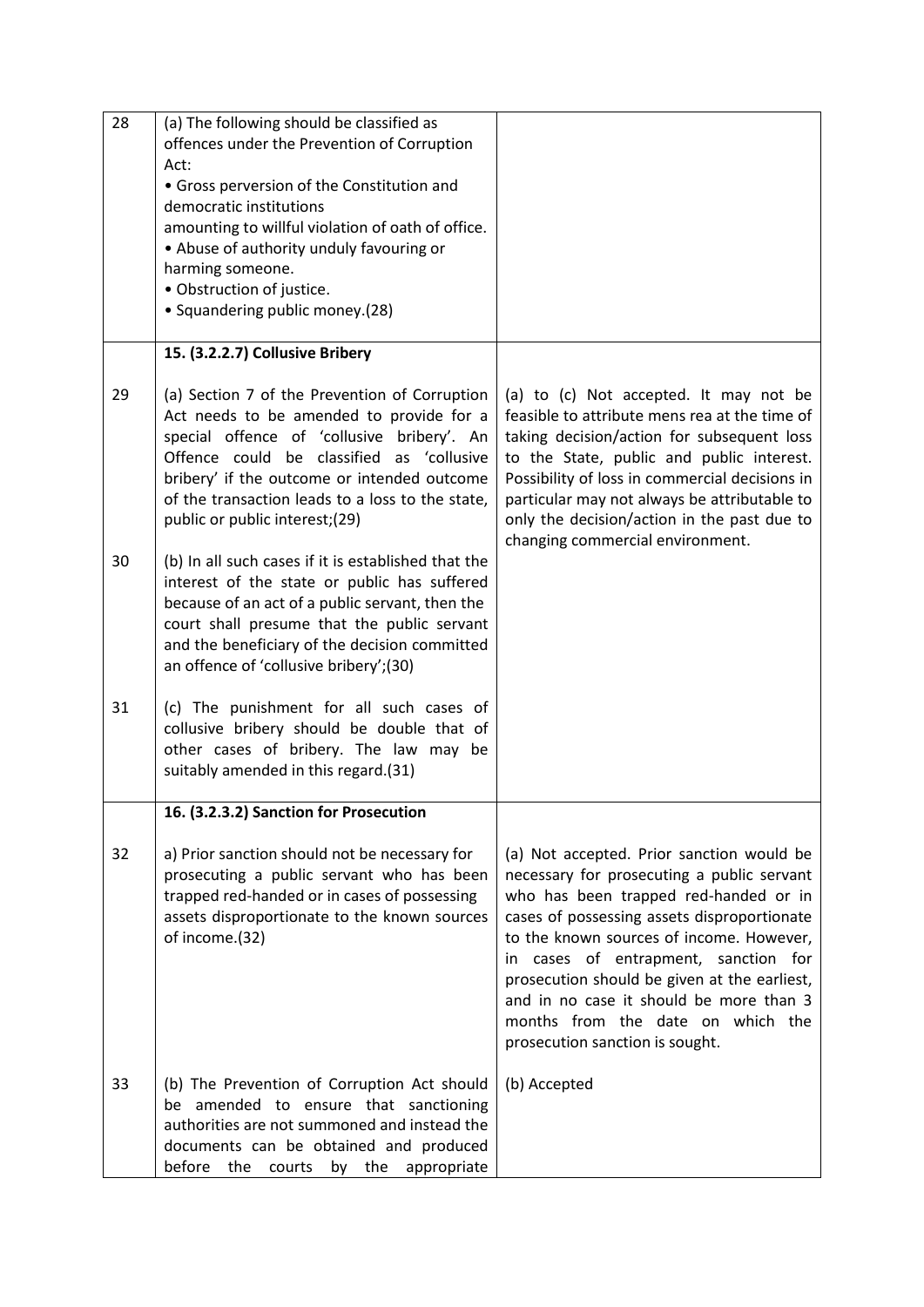|    | authority.(33)                                                                                                                                                                                                                                                                                                                                                                                                                                                                                                                                                                                                                                                                                                                                                                                                                                                                                                                            |                                                                                                                                                                                                                                                                                                                                                        |
|----|-------------------------------------------------------------------------------------------------------------------------------------------------------------------------------------------------------------------------------------------------------------------------------------------------------------------------------------------------------------------------------------------------------------------------------------------------------------------------------------------------------------------------------------------------------------------------------------------------------------------------------------------------------------------------------------------------------------------------------------------------------------------------------------------------------------------------------------------------------------------------------------------------------------------------------------------|--------------------------------------------------------------------------------------------------------------------------------------------------------------------------------------------------------------------------------------------------------------------------------------------------------------------------------------------------------|
| 34 | (c) The Presiding Officer of a House of<br>Legislature should be designated as the<br>sanctioning authority for MPs and MLAs<br>respectively.(34)                                                                                                                                                                                                                                                                                                                                                                                                                                                                                                                                                                                                                                                                                                                                                                                         | (c) All the matters related to electoral<br>reforms or legislative issues are being<br>addressed in a comprehensive manner in<br>various other fora. Hence, it is decided that<br>Govt. need not take any decision in this<br>regard.                                                                                                                  |
| 35 | (d) The requirement of prior sanction for<br>prosecution now applicable to serving public<br>servants should also apply to retired public<br>servants for acts<br>performed<br>while<br>in<br>service.(35)                                                                                                                                                                                                                                                                                                                                                                                                                                                                                                                                                                                                                                                                                                                                | (d) Accepted                                                                                                                                                                                                                                                                                                                                           |
| 36 | (e) In all cases where the Government of India<br>empowered to grant<br>for<br>is<br>sanction<br>prosecution, this power should be delegated<br>to an Empowered Committee comprising the<br>Central Vigilance Commissioner and the<br>Departmental Secretary to Government. In<br>case of a difference of opinion between the<br>two, the matter could be resolved by placing it<br>before the full Central Vigilance Commission.<br>In case, sanction is required against a<br>Government,<br>then<br>Secretary<br>to<br>the<br>Empowered Committee would comprise of<br>Cabinet Secretary and the Central Vigilance<br>Commissioner. Similar arrangements may also<br>be made at the State level. In all cases the<br>order granting sanction for prosecution or<br>otherwise shall be issued within two months.<br>In case of refusal, the reasons for refusal<br>should be placed before the respective<br>legislature annually. (36) | (e) Not accepted. Keeping in view the<br>objective to extend prior protection to<br>honest civil servants, the power to accord<br>sanction may continue as per the present<br>provision with the authority competent<br>toremove him, as they will have the holistic<br>of<br>perspective<br>acts<br>of<br>omission/<br>commission of public servants. |
|    | 17. (3.2.4.3) Liability of Corrupt Public<br><b>Servants to Pay Damages</b>                                                                                                                                                                                                                                                                                                                                                                                                                                                                                                                                                                                                                                                                                                                                                                                                                                                               |                                                                                                                                                                                                                                                                                                                                                        |
| 37 | (a) In addition to the penalty in criminal cases<br>the law should provide that public servants<br>who cause loss to the state or citizens by their<br>corrupt acts should be made liable to make<br>good the loss caused and, in addition, be liable<br>for damages. This could be done by inserting a<br>chapter in the Prevention of Corruption<br>Act.(37)                                                                                                                                                                                                                                                                                                                                                                                                                                                                                                                                                                            | (a) The recommendation may be referred to<br>GoM on corruption.                                                                                                                                                                                                                                                                                        |
|    | 18. (3.2.5.6) Speeding up Trials under the<br><b>Prevention of Corruption Act:</b>                                                                                                                                                                                                                                                                                                                                                                                                                                                                                                                                                                                                                                                                                                                                                                                                                                                        |                                                                                                                                                                                                                                                                                                                                                        |
|    |                                                                                                                                                                                                                                                                                                                                                                                                                                                                                                                                                                                                                                                                                                                                                                                                                                                                                                                                           |                                                                                                                                                                                                                                                                                                                                                        |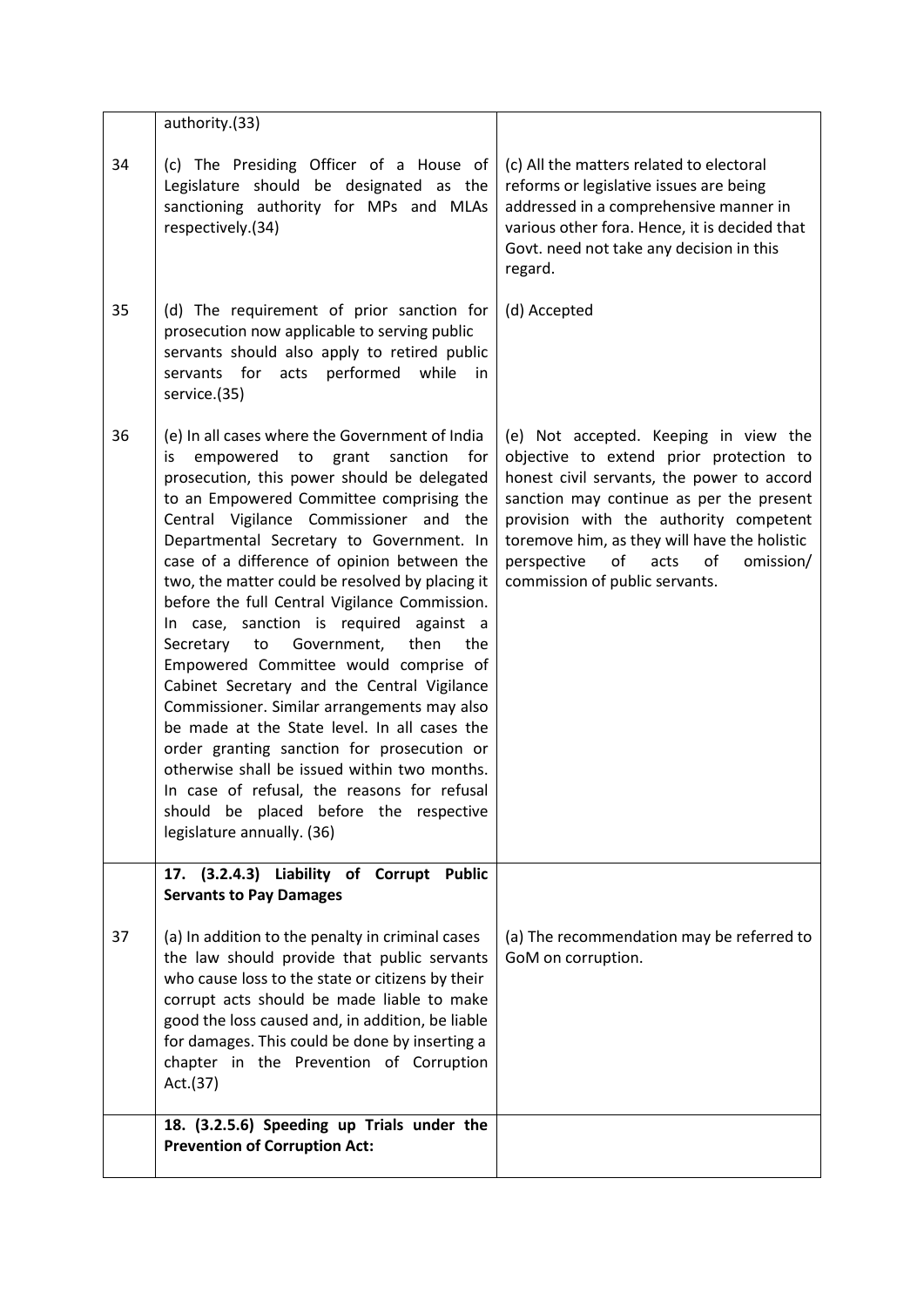| 38 | (a) A legal provision needs to be introduced<br>fixing a time limit for various stages of trial.<br>This could be done by amendments to the<br>CrPC. (38)                                                                                                                                                                                                                                                                                                                          | (a) Not Accepted.                                                     |
|----|------------------------------------------------------------------------------------------------------------------------------------------------------------------------------------------------------------------------------------------------------------------------------------------------------------------------------------------------------------------------------------------------------------------------------------------------------------------------------------|-----------------------------------------------------------------------|
| 39 | (b) Steps have to be taken to ensure that<br>judges declared as Special Judges under the<br>provisions of the Prevention of Corruption Act<br>give primary attention to disposal of cases<br>under the Act. Only if there is inadequate<br>work under the Act, should the Special Judges<br>be entrusted with other responsibilities.(39)                                                                                                                                          | (b) to (d) Accepted.                                                  |
| 40 | (c) It has to be ensured that the proceedings<br>of courts trying cases under the Prevention of<br>Corruption Act are held on a day-to-day basis,<br>and no deviation is permitted.(40)                                                                                                                                                                                                                                                                                            |                                                                       |
| 41 | (d) The Supreme Court and the High Courts<br>may lay down guidelines to<br>preclude<br>unwarranted adjournments and avoidable<br>delays.(41)                                                                                                                                                                                                                                                                                                                                       |                                                                       |
|    | 19. (3.3.7) Corruption Involving the Private<br><b>Sector</b>                                                                                                                                                                                                                                                                                                                                                                                                                      |                                                                       |
| 42 | (a) The Prevention of Corruption Act should be<br>suitably amended to include in its purview<br>private sector providers of public utility<br>services.(42)                                                                                                                                                                                                                                                                                                                        | (a) & (b) The recommendation may be<br>referred to GoM on corruption. |
| 43 | Non-Governmental<br>agencies,<br>which<br>(b)<br>receive substantial funding, should be covered<br>under the Prevention of Corruption Act.<br>Norms should be laid down that any<br>institution or body that has received more<br>than 50% of its annual operating costs, or a<br>sum equal to or greater than Rs 1 crore during<br>any of the preceding 3 years should be<br>deemed to have obtained 'substantial funding'<br>for that period and purpose of such<br>funding.(43) |                                                                       |
|    | (3.4.10) Confiscation of Properties<br>20.<br><b>Illegally Acquired by Corrupt Means.</b>                                                                                                                                                                                                                                                                                                                                                                                          |                                                                       |
| 44 | (a) The Corrupt Public Servants (Forfeiture of<br>Property) Bill as suggested by the Law<br>Commission should be enacted without<br>further delay.(44)                                                                                                                                                                                                                                                                                                                             | (a) Accepted                                                          |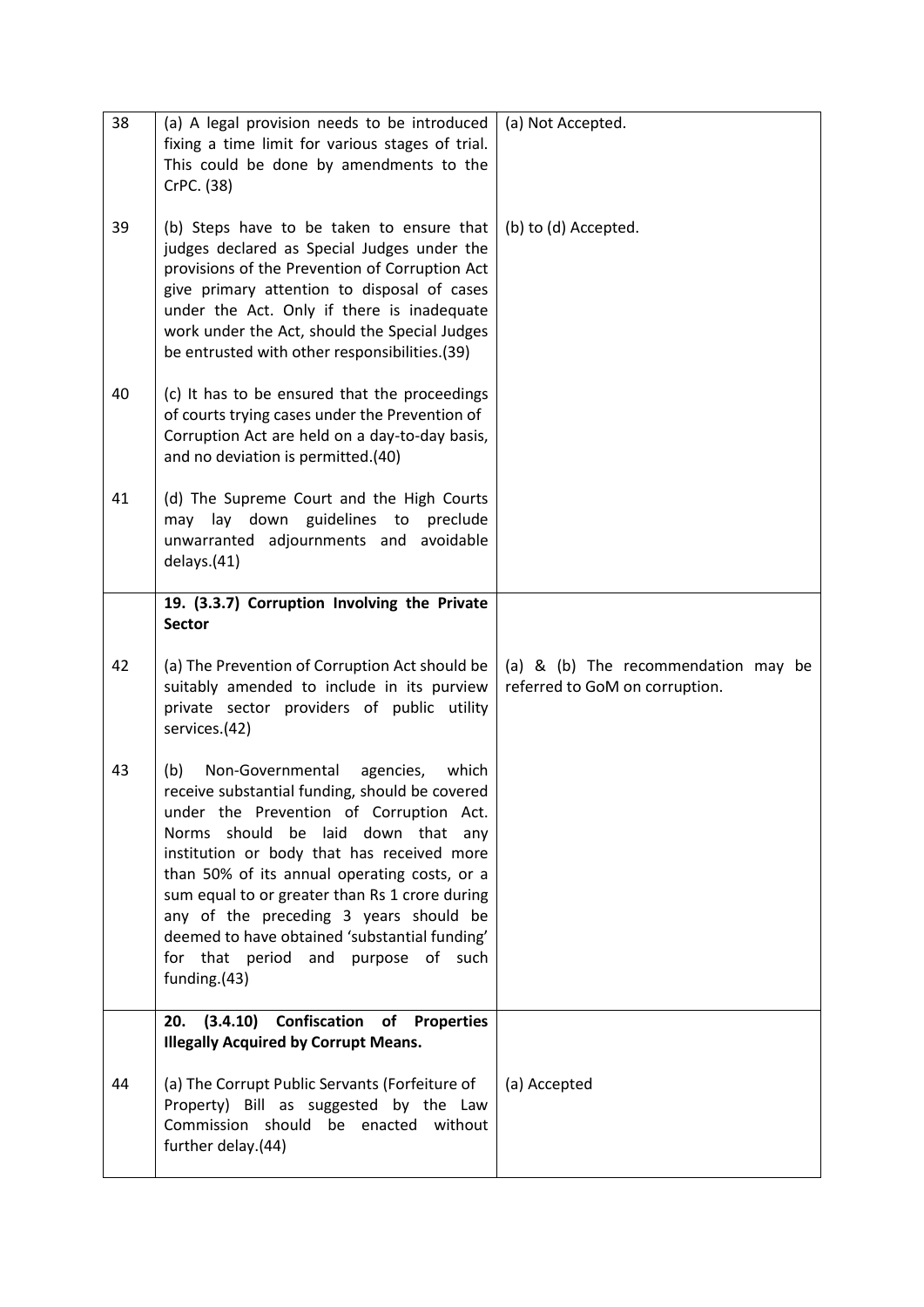|    | (3.5.4)<br>Prohibition<br>21.<br>of<br>'Benami'<br><b>Transactions</b>                                                                                                                                                                                      |                                                    |
|----|-------------------------------------------------------------------------------------------------------------------------------------------------------------------------------------------------------------------------------------------------------------|----------------------------------------------------|
| 45 | (a) Steps should be taken for immediate<br>implementation of the Benami Transactions<br>(Prohibition) Act 1988.(45)                                                                                                                                         | (a) Accepted.                                      |
|    | 22. (3.6.4) Protection to Whistle-blowers                                                                                                                                                                                                                   |                                                    |
| 46 | (a) Legislation should be enacted immediately<br>to provide protection to whistleblowers on<br>the following lines proposed by the Law<br>Commission:                                                                                                       | (a) Accepted                                       |
|    | • Whistleblowers exposing false claims, fraud<br>or corruption should be protected by ensuring<br>confidentiality and anonymity, protection<br>from victimization in career, and other<br>administrative measures to prevent bodily<br>harm and harassment. |                                                    |
|    | . The legislation should cover corporate<br>whistle-blowers unearthing fraud or serious<br>damage to public interest by willful acts of<br>omission or commission.                                                                                          |                                                    |
|    | • Acts of harassment or victimization of or<br>retaliation against, a whistleblower should be<br>criminal offences with substantial penalty and<br>sentence.(46)                                                                                            |                                                    |
|    | 23. (3.7.19) Serious Economic Offences                                                                                                                                                                                                                      |                                                    |
| 47 | (a) A new law on 'Serious Economic Offences'<br>should be enacted.(47)                                                                                                                                                                                      | (a) to (f): The recommendation is not<br>accepted. |
| 48 | (b) A Serious Economic Offence may be<br>defined as :                                                                                                                                                                                                       |                                                    |
|    | (i) One which involves a sum exceeding Rs 10<br>crores; or                                                                                                                                                                                                  |                                                    |
|    | (ii) is likely to give rise to widespread public<br>concern; or                                                                                                                                                                                             |                                                    |
|    | (iii) its investigation and prosecution are likely<br>to require highly specialized knowledge of the<br>financial market or of the behaviour of banks<br>or other financial institutions; or                                                                |                                                    |
|    | involves<br>significant<br>international<br>(iv)                                                                                                                                                                                                            |                                                    |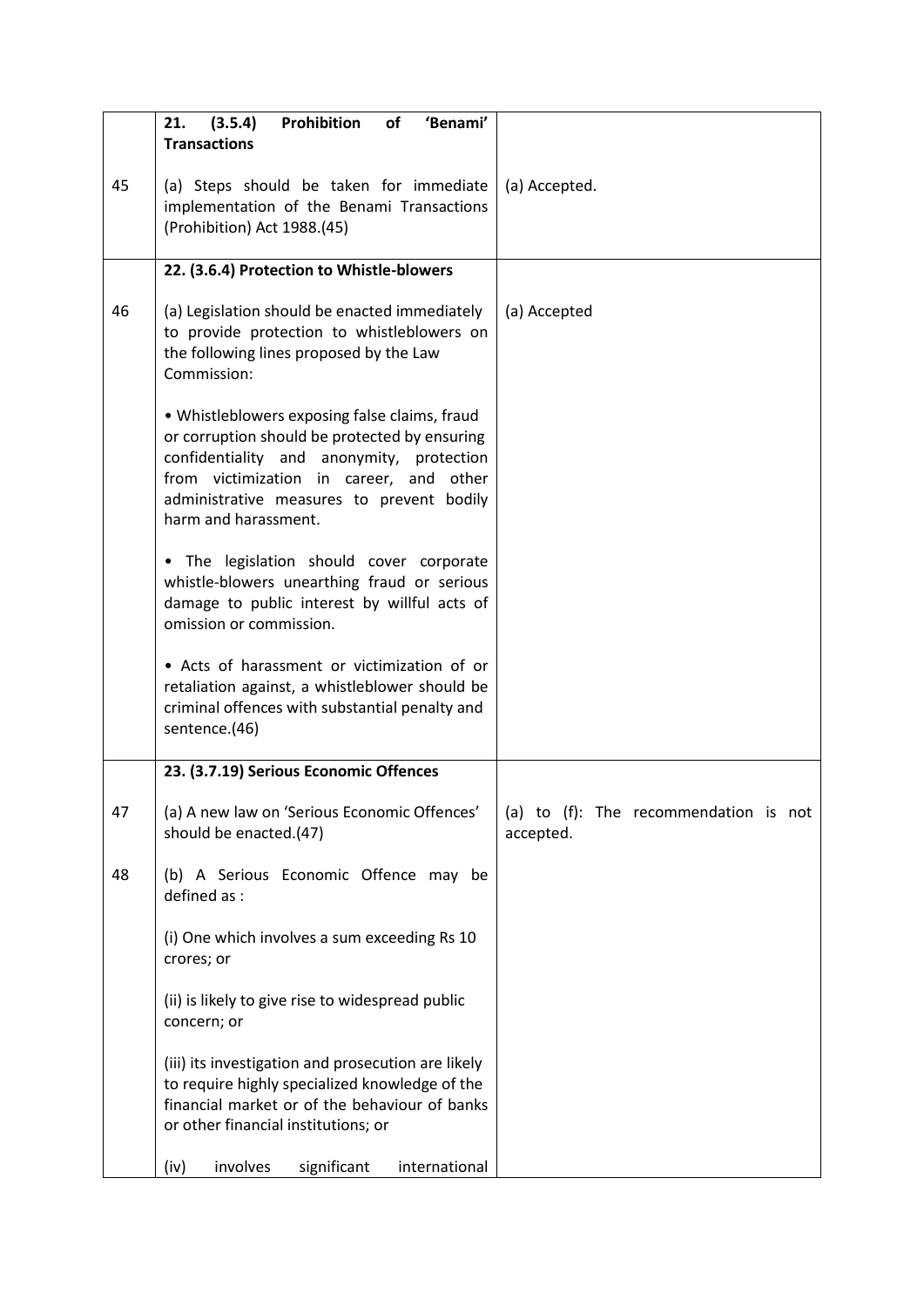|    | dimensions; or<br>(v) in the investigation of which there is<br>requirement of legal, financial, investment<br>and investigative skills to be brought together;<br>or                                                                                                                                                                                                                                                                                                                                                                                                                                                                                                                                                                                                            |  |
|----|----------------------------------------------------------------------------------------------------------------------------------------------------------------------------------------------------------------------------------------------------------------------------------------------------------------------------------------------------------------------------------------------------------------------------------------------------------------------------------------------------------------------------------------------------------------------------------------------------------------------------------------------------------------------------------------------------------------------------------------------------------------------------------|--|
|    | (vi) which appear to be complex to the Union<br>Government, regulators, banks,<br>or<br>any<br>financial institution.(48)                                                                                                                                                                                                                                                                                                                                                                                                                                                                                                                                                                                                                                                        |  |
| 49 | (c) A Serious Frauds Office (SFO) should be set<br>up (under the new law), to investigate and<br>prosecute such offences. It should be attached<br>to the Cabinet Secretariat. This office shall<br>have powers to investigate and prosecute all<br>such cases in Special Courts constituted for<br>this purpose. The SFO should be staffed by<br>experts from diverse disciplines such as the<br>financial sector, capital and futures market,<br>commodity markets, accountancy, direct and<br>indirect taxation, forensic audit, investigation,<br>criminal and company law and information<br>technology. The SFO should have all powers of<br>investigation as stated in the recommendation<br>of the Mitra Committee. The existing SFIO<br>should be subsumed in this.(49) |  |
| 50 | (d) A Serious Frauds Monitoring Committee<br>should be constituted to oversee the<br>investigation<br>of<br>and<br>prosecution<br>such<br>offences. This Committee, to be headed by<br>the Cabinet Secretary, should have the Chief<br>Vigilance Commissioner, Home Secretary,<br>Finance<br>Secretary,<br>Secretary<br>Banking/<br>Financial Sector a Deputy Governor, RBI,<br>Secretary, Department of Company Affairs,<br>Law<br>Secretary,<br>Chairman<br><b>SEBI</b><br>etc<br>as<br>members.(50)                                                                                                                                                                                                                                                                           |  |
| 51 | (e) In case of involvement of any public<br>functionary in a serious fraud, the SFO shall<br>send a report to the Rashtriya Lokayukta and<br>shall follow the directions given by the<br>Rashtriya Lokayukta (see para 4.3.15).(51)                                                                                                                                                                                                                                                                                                                                                                                                                                                                                                                                              |  |
| 52 | (f) In all cases of serious frauds the Court shall<br>presume the existence of mens rea of the<br>accused, and the burden of proof regarding its<br>non-existence, shall lie on the accused.(52)                                                                                                                                                                                                                                                                                                                                                                                                                                                                                                                                                                                 |  |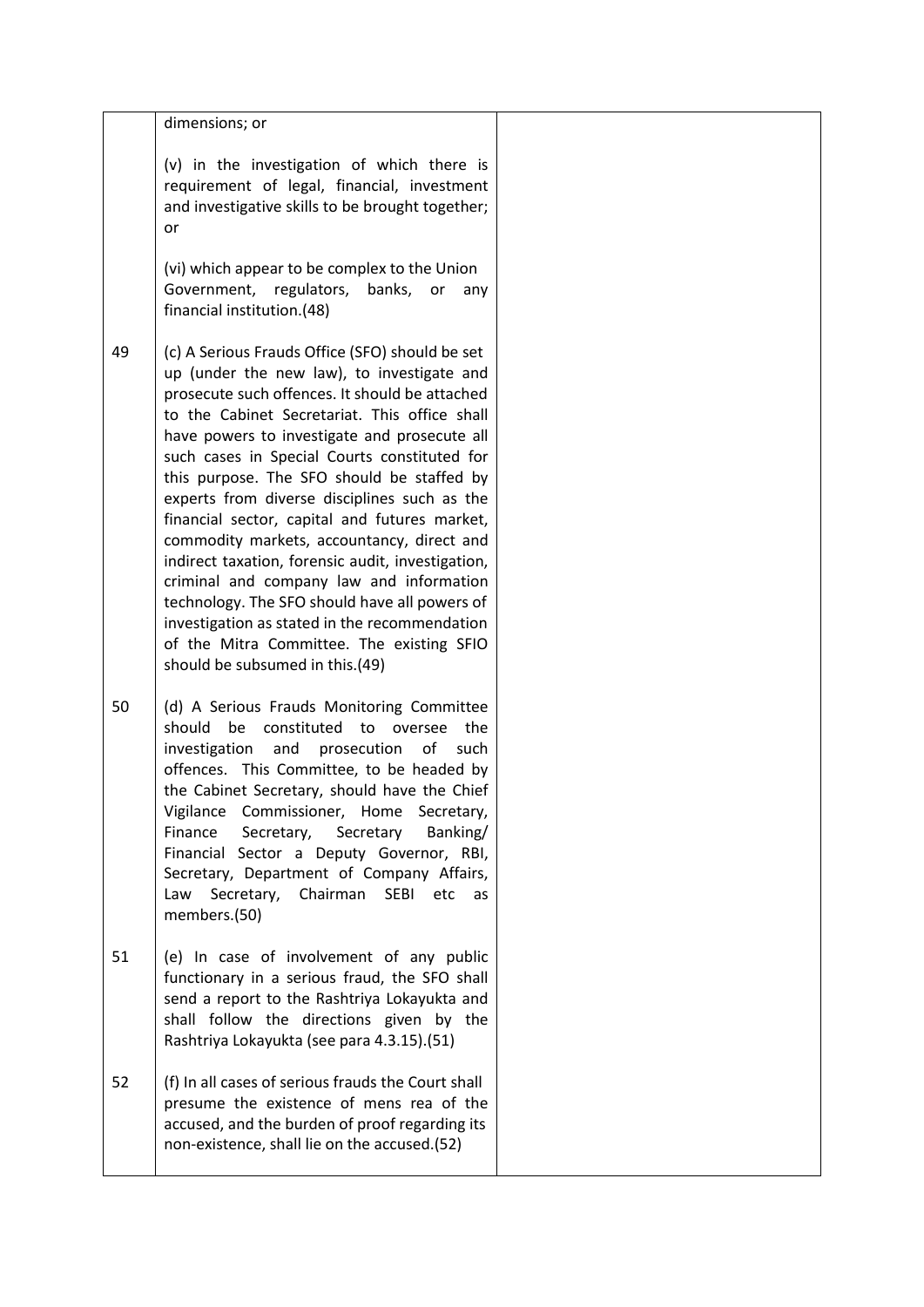|    | 24. (3.8.5) Prior Concurrence for Registration<br>of Cases: Section 6A of the Delhi Special<br><b>Police Establishment Act, 1946</b>                                                                                                                                                                                                                                                                                                                                                                                                                                                                                                                                                                                                                                |                                                                                                                                                                                  |
|----|---------------------------------------------------------------------------------------------------------------------------------------------------------------------------------------------------------------------------------------------------------------------------------------------------------------------------------------------------------------------------------------------------------------------------------------------------------------------------------------------------------------------------------------------------------------------------------------------------------------------------------------------------------------------------------------------------------------------------------------------------------------------|----------------------------------------------------------------------------------------------------------------------------------------------------------------------------------|
| 53 | (a) Permission to take up investigations under<br>the present statutory arrangement should be<br>given by the Central Vigilance Commissioner<br>in consultation with the concerned Secretary.<br>In case of investigation against a Secretary to<br>Government, the permission should be given<br>by a Committee comprising the Cabinet<br>the<br>Secretary and<br>Central<br>Vigilance<br>Commissioner.<br><b>This</b><br>would<br>require<br>an<br>amendment to the Delhi Special Police<br>Establishment Act. In the interim the powers<br>of the Union Government may be delegated<br>to the Central Vigilance Commissioner, to be<br>exercised in the manner stated above. A time<br>limit of 30 days may be prescribed for<br>processing this permission.(53) | (a) Not accepted. Existing provisions are<br>adequate as only the Central Government<br>can have a precise understanding of the<br>intricate issues involved in decision making. |
| 54 | 25. (3.9.4) Immunity Enjoyed by Legislators<br>(a) The Commission, while endorsing the<br>suggestion of the National Commission to<br>Review the Working of the Constitution,<br>recommends that suitable amendments be<br>effected to Article 105(2) of the Constitution<br>to provide that the immunity enjoyed by<br>Members of Parliament does not cover<br>corrupt acts committed by them in connection<br>with<br>duties<br>their<br>in the<br>House<br>or<br>otherwise.(54)                                                                                                                                                                                                                                                                                  | (a) & (b) Not accepted.                                                                                                                                                          |
| 55 | (b) The Commission also recommends that<br>similar amendments may be made in Article<br>194(2) of the Constitution in respect of<br>members of the state legislatures.(55)                                                                                                                                                                                                                                                                                                                                                                                                                                                                                                                                                                                          |                                                                                                                                                                                  |
|    | 26. (3.10.24) Constitutional Protection to Civil<br>Servants - Article 311                                                                                                                                                                                                                                                                                                                                                                                                                                                                                                                                                                                                                                                                                          |                                                                                                                                                                                  |
| 56 | (a) Article 311 of the Constitution should be<br>repealed.(56)                                                                                                                                                                                                                                                                                                                                                                                                                                                                                                                                                                                                                                                                                                      | (a) to (d): Not accepted.                                                                                                                                                        |
| 57 | Simultaneously Article<br>the<br>(b)<br>310<br>оt<br>Constitution should also be repealed.(57)                                                                                                                                                                                                                                                                                                                                                                                                                                                                                                                                                                                                                                                                      |                                                                                                                                                                                  |
| 58 | (c) Suitable legislation to provide for all<br>necessary terms and conditions of services<br>should be provided under Article 309, to<br>protect the bona fide action of public servants                                                                                                                                                                                                                                                                                                                                                                                                                                                                                                                                                                            |                                                                                                                                                                                  |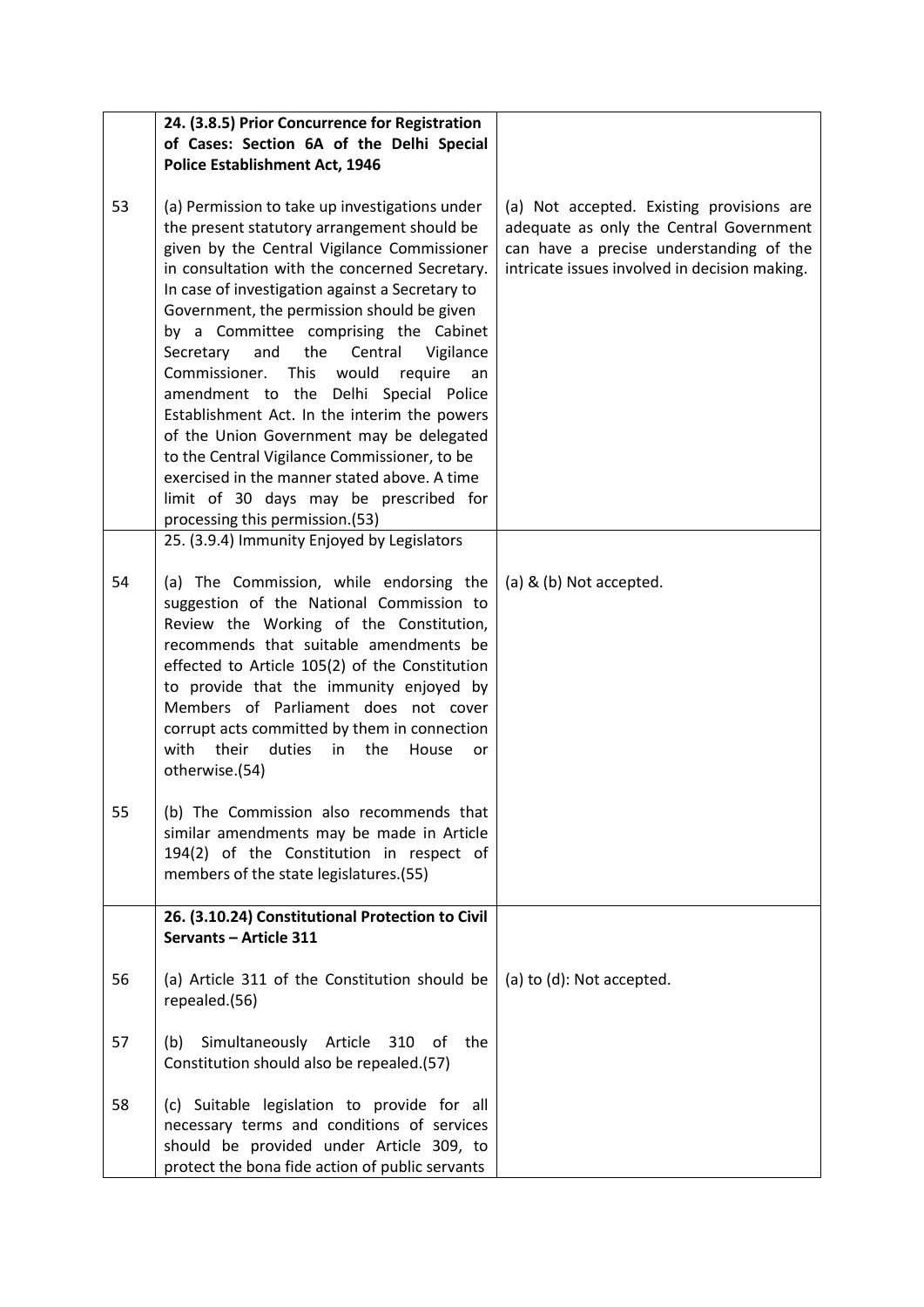|    | taken in public interest; this should be made<br>applicable to the States.(58)                                                                                                                                                                                                                                                                                                                                                                                                                                                    |                                                                                                                                                                                                                      |
|----|-----------------------------------------------------------------------------------------------------------------------------------------------------------------------------------------------------------------------------------------------------------------------------------------------------------------------------------------------------------------------------------------------------------------------------------------------------------------------------------------------------------------------------------|----------------------------------------------------------------------------------------------------------------------------------------------------------------------------------------------------------------------|
| 59 | (d) Necessary protection to public servants<br>against arbitrary action should be provided<br>through such legislation under Article 309.(59)                                                                                                                                                                                                                                                                                                                                                                                     |                                                                                                                                                                                                                      |
|    | 27. (4.3.15) The Lok Pal                                                                                                                                                                                                                                                                                                                                                                                                                                                                                                          |                                                                                                                                                                                                                      |
| 60 | (a) The Constitution should be amended to<br>provide for a national ombudsman to be<br>called the Rashtriya Lokayukta. The role and<br>jurisdiction of the Rashtriya Lokayukta should<br>be defined in the Constitution while the<br>composition, mode of appointment and other<br>details can be decided by Parliament through<br>legislation.(60)                                                                                                                                                                               | (a) to (f): Issues relating to Lok Pal Bill are<br>being addressed<br>independently<br>in<br>a<br>comprehensive<br>manner.<br>Hence,<br>it<br>is<br>decided that Govt. need not take any<br>decision in this regard. |
| 61 | (b) The jurisdiction of Rashtriya Lokayukta<br>should extend to all Ministers of the Union<br>(except the Prime Minister), all state Chief<br>Ministers, all persons holding public office<br>equivalent in rank to a Union Minister, and<br>Members of Parliament. In case the enquiry<br>against a public functionary establishes the<br>involvement of any other public official along<br>with the public functionary, the Rashtriya<br>Lokayukta would have the power to enquire<br>against such public servant(s) also. (61) |                                                                                                                                                                                                                      |
| 62 | (c) The Prime Minister should be kept out of<br>the jurisdiction of the Rashtriya Lokayukta for<br>the reasons stated in paras 4.3.7 to 4.3.11.(62)                                                                                                                                                                                                                                                                                                                                                                               |                                                                                                                                                                                                                      |
| 63 | (d) The Rashtriya Lokayukta should consist of a<br>serving or retired Judge of the Supreme Court<br>as the Chairperson, an eminent jurist as<br>Member<br>the<br>and<br>Central<br>Vigilance<br>Commissioner as the ex-officio Member. (63)                                                                                                                                                                                                                                                                                       |                                                                                                                                                                                                                      |
| 64 | Chairperson of the<br>The<br>(e)<br>Rashtriya<br>Lokayukta should be selected from a panel of<br>sitting Judges of the Supreme Court who have<br>more than three years of service, by a<br>Committee consisting of the Vice President of<br>India, the Prime Minister, the Leader of the<br>Opposition, the Speaker of the Lok Sabha and<br>the Chief Justice of India. In case it is not<br>possible to appoint a sitting Judge, the<br>Committee may appoint a retired Supreme<br>Court Judge. The same Committee may select    |                                                                                                                                                                                                                      |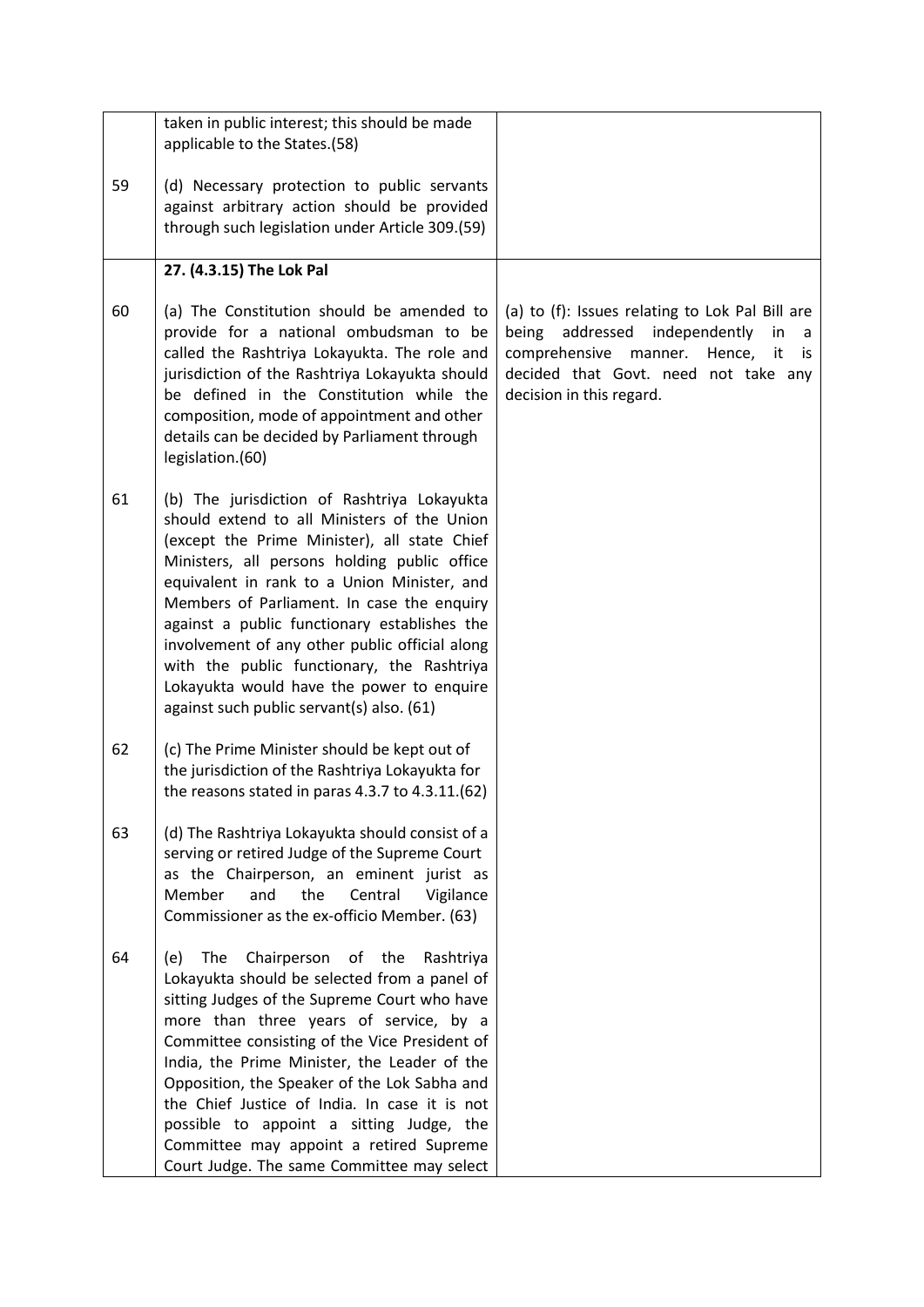|    | the Member (i.e. an eminent jurist) of the<br>Rashtriya Lokayukta. The Chairperson and<br>Member of the Rashtriya Lokayukta should be<br>appointed for only one term of three years<br>and they should not hold any public office<br>under government thereafter, the only<br>exception being that they can become the<br>Chief Justice of India, if their services are so<br>required.(64)                                                                                                                                                                                                                                                                                                                                                                                                           |                      |
|----|-------------------------------------------------------------------------------------------------------------------------------------------------------------------------------------------------------------------------------------------------------------------------------------------------------------------------------------------------------------------------------------------------------------------------------------------------------------------------------------------------------------------------------------------------------------------------------------------------------------------------------------------------------------------------------------------------------------------------------------------------------------------------------------------------------|----------------------|
| 65 | (f) The Rashtriya Lokayukta should also be<br>entrusted with the task of undertaking a<br>national campaign for raising the standards of<br>ethics in public life. (65)                                                                                                                                                                                                                                                                                                                                                                                                                                                                                                                                                                                                                               |                      |
|    | 28. (4.4.9) The Loka-yukta:                                                                                                                                                                                                                                                                                                                                                                                                                                                                                                                                                                                                                                                                                                                                                                           |                      |
| 66 | (a) The Constitution should be amended to<br>incorporate a provision making it obligatory<br>on the part of State Governments to establish<br>the institution of Lokayukta and stipulate the<br>general principles about its structure, power<br>and functions.(66)                                                                                                                                                                                                                                                                                                                                                                                                                                                                                                                                   | (a) to (i): Accepted |
| 67 | (b) The Lokayukta should be a multi-member<br>body consisting of a judicial Member in the<br>Chair,<br>eminent<br>jurist<br>an<br>or<br>eminent<br>administrator with impeccable credentials as<br>Member and the head of the State Vigilance<br>Commission {as referred in para 4.4.9(e)<br>below} as ex-officio Member. The Chairperson<br>of the Lokayukta should be selected from a<br>panel of retired Supreme Court Judges or<br>retired Chief Justices of High Court, by a<br>Committee consisting of the Chief Minister,<br>Chief Justice of the High Court and the Leader<br>of the Opposition in the Legislative Assembly.<br>The same Committee should select the second<br>from<br>member<br>eminent<br>among<br>jurists/administrators. There is no need to<br>have an Up-Lokayukta.(67) |                      |
| 68 | (c) The jurisdiction of the Lokayukta would<br>extend to only cases involving corruption.<br>They should not look into general public<br>grievances.(68)                                                                                                                                                                                                                                                                                                                                                                                                                                                                                                                                                                                                                                              |                      |
| 69 | (d) The Lokayukta should deal with cases of<br>corruption against Ministers and MLAs.(69)                                                                                                                                                                                                                                                                                                                                                                                                                                                                                                                                                                                                                                                                                                             |                      |
| 70 | (e) Each State should constitute a State<br>Vigilance Commission to look into cases of                                                                                                                                                                                                                                                                                                                                                                                                                                                                                                                                                                                                                                                                                                                |                      |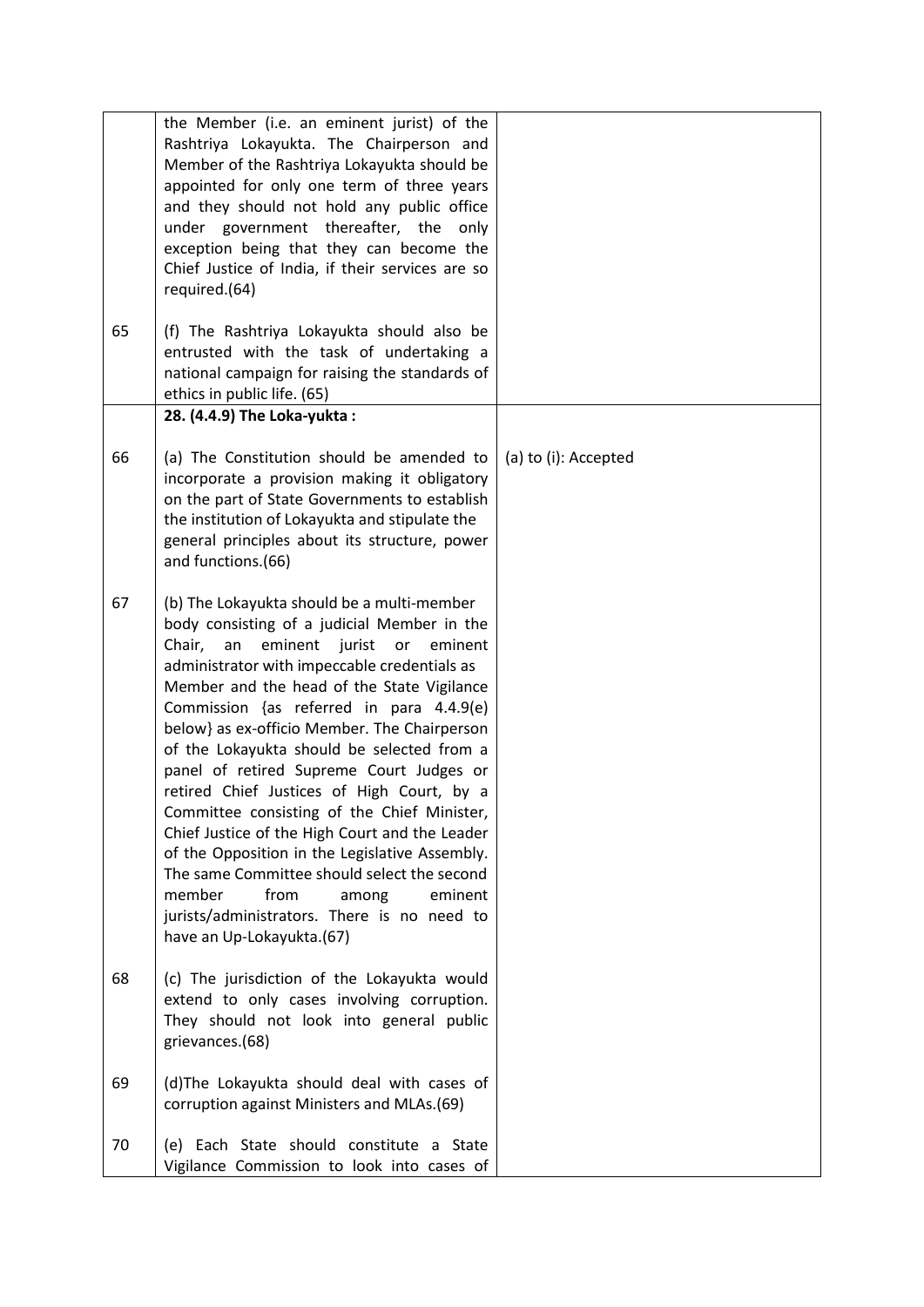|    | corruption against State Government officials.<br>The Commission should have three Members<br>and have functions similar to that of the                                                                                                                                                                                                                                                                                                                                      |                        |
|----|------------------------------------------------------------------------------------------------------------------------------------------------------------------------------------------------------------------------------------------------------------------------------------------------------------------------------------------------------------------------------------------------------------------------------------------------------------------------------|------------------------|
| 71 | Central Vigilance Commission.(70)<br>(f) The Anti Corruption Bureaus should be<br>brought under the control of the State<br>Vigilance Commission.(71)                                                                                                                                                                                                                                                                                                                        |                        |
| 72 | (g) The Chairperson and Members of the<br>Lokayukta should be appointed strictly for one<br>term only and they should not hold any public<br>office under government thereafter.(72)                                                                                                                                                                                                                                                                                         |                        |
| 73 | (h) The Lokayukta should have its own<br>machinery for investigation. Initially, it may<br>take officers on deputation from the State<br>Government, but over a period of five years, it<br>should take steps to recruit its own cadre, and<br>train them properly.(73)                                                                                                                                                                                                      |                        |
| 74 | (i) All cases of corruption should be referred to<br>Rashtriya Lokayukta or Lokayukta and these<br>should not be referred to any Commission of<br>Inquiry.(74)                                                                                                                                                                                                                                                                                                               |                        |
|    | 29. (4.5.6) Ombudsman at the Local Levels                                                                                                                                                                                                                                                                                                                                                                                                                                    |                        |
| 75 | (a) A local bodies Ombudsman should be<br>constituted for a group of districts to<br>investigate cases against the functionaries of<br>the local bodies. The State Panchayat Raj Acts<br>and the Urban Local Bodies Act should be<br>amended to include this provision. (75)                                                                                                                                                                                                 | (a) $&$ (b): Accepted. |
| 76 | (b) The local bodies Ombudsman should be<br>empowered to investigate cases of corruption<br>or maladministration by the functionaries of<br>the local self governments, and submit reports<br>to the competent authorities for taking action.<br>The competent authorities should normally<br>take action as recommended. In case they do<br>not agree with the recommendations, they<br>should give their reasons in writing and the<br>reasons should be made public. (76) |                        |
|    | 30. (4.6.6) Strengthening Investigation and<br>Prosecution                                                                                                                                                                                                                                                                                                                                                                                                                   |                        |
| 77 | (a)<br>The<br><b>State</b><br>Vigilance                                                                                                                                                                                                                                                                                                                                                                                                                                      | (a) to (h): Accepted.  |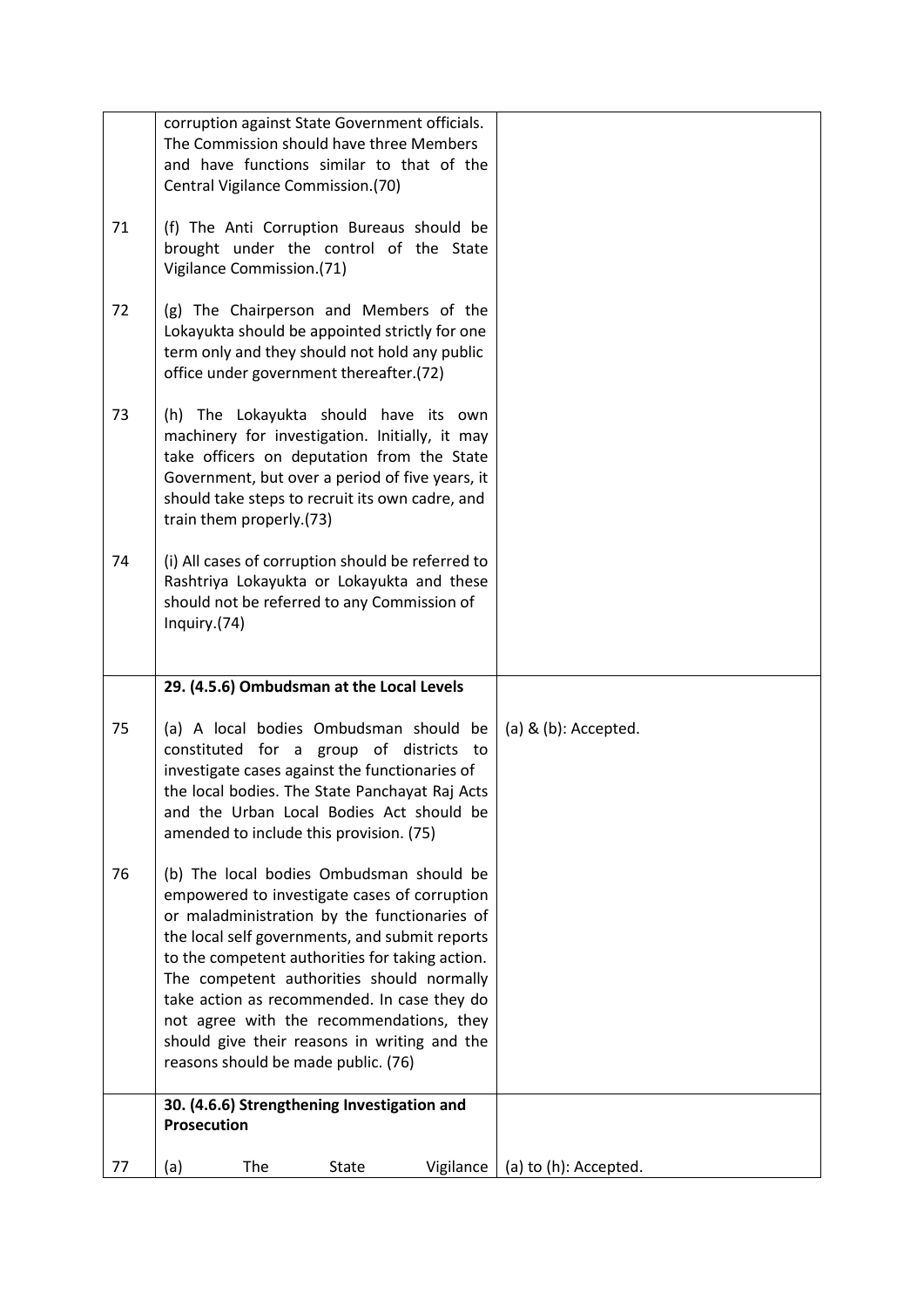|    | Commissions/Lokayuktas may be empowered                                                                                                                                                                                                                            |                      |
|----|--------------------------------------------------------------------------------------------------------------------------------------------------------------------------------------------------------------------------------------------------------------------|----------------------|
|    | to supervise the prosecution of corruption                                                                                                                                                                                                                         |                      |
|    | related cases. (77)                                                                                                                                                                                                                                                |                      |
| 78 | (b) The investigative agencies should acquire<br>skills<br>multi-disciplinary<br>and<br>should<br>be<br>thoroughly conversant with the working of<br>various offices/ departments. They should<br>draw officials from<br>different wings<br>of<br>government. (78) |                      |
| 79 | (c) Modern techniques of investigation should<br>also be deployed like electronic surveillance,<br>video and audio recording of surprise<br>inspections, traps, searches and seizures. (79)                                                                        |                      |
| 80 | (d) A reasonable time limit for investigation of<br>different types of cases should be fixed for the<br>investigative agencies. (80)                                                                                                                               |                      |
| 81 | (e) There should be sustained step-up in the<br>number of cases detected and investigated.<br>The priorities need to be reoriented by<br>focusing on 'big' cases of corruption. (81)                                                                               |                      |
| 82 | (f) The prosecution of corruption cases should<br>be conducted by a panel of lawyers prepared<br>by the Attorney General or the Advocate<br>consultation<br>General in<br>with<br>Rashtriya<br>Lokayukta or Lokayukta as the case may be.<br>(82)                  |                      |
| 83 | anti-corruption<br>should<br>The<br>agencies<br>(g)<br>conduct systematic surveys of departments<br>with particular reference to highly corruption<br>prone ones in order to gather intelligence and<br>to target officers of questionable integrity.<br>(83)      |                      |
| 84 | (h) The economic offences unit of states needs<br>to be strengthened to effectively investigate<br>cases and there should be better coordination<br>amongst existing agencies. (84)                                                                                |                      |
|    | 31. (5.1.12) Citizens' Initiatives                                                                                                                                                                                                                                 |                      |
| 85 | (a) Citizens' Charters should be made effective<br>by stipulating the service levels and also the<br>remedy if these service levels are not met.(85)                                                                                                               | (a) to (d): Accepted |
| 86 | (b) Citizens may be involved in the assessment<br>maintenance of ethics in important<br>and                                                                                                                                                                        |                      |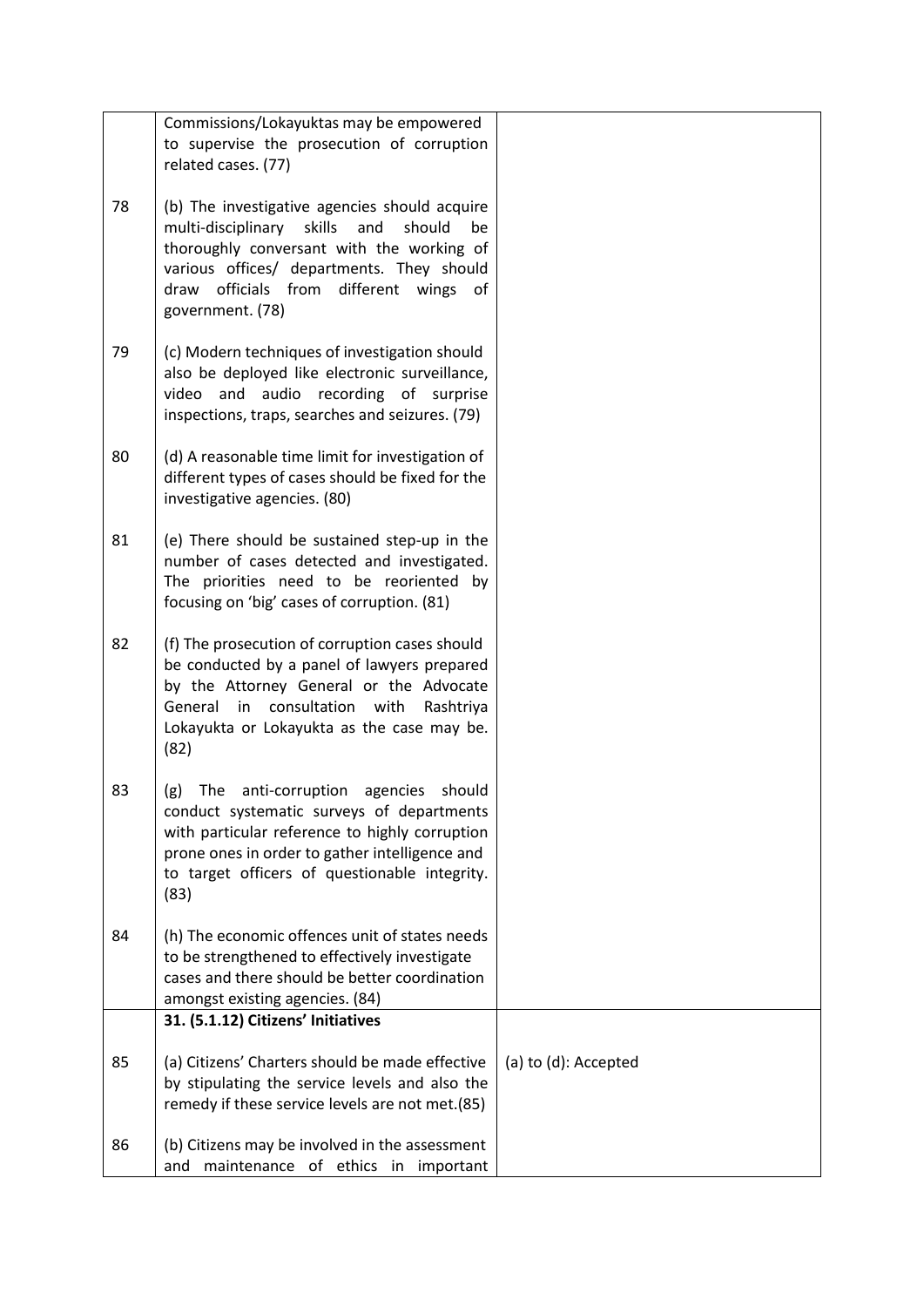| 87 | government institutions and offices. (86)<br>(c) Reward schemes should be introduced to<br>incentivise citizen's initiatives.(87)                                                                                                                                |                 |
|----|------------------------------------------------------------------------------------------------------------------------------------------------------------------------------------------------------------------------------------------------------------------|-----------------|
| 88 | (d) School awareness programmes should be<br>introduced, highlighting the importance of<br>and<br>ethics<br>how<br>corruption<br>can<br>be<br>combated.(88)                                                                                                      |                 |
|    | 32. (5.2.5) False Claims Act                                                                                                                                                                                                                                     |                 |
| 89 | (a) Legislation on the lines of the US False<br>Claims Act should be enacted, providing for<br>citizens and civil society groups to seek legal<br>relief against fraudulent claims against the<br>government. This law should<br>have the<br>following elements: | (a) : Accepted. |
|    | (i) Any citizen should be able to bring a suit<br>against any person or agency for a false claim<br>against the government.                                                                                                                                      |                 |
|    | (ii) If the false claim is established in a court of<br>law, then the person/agency responsible shall<br>be liable for penalty equal to five times the<br>loss sustained by the exchequer or society.                                                            |                 |
|    | (iii) The loss sustained could be monetary or<br>non-monetary as in the form of pollution or<br>other social costs. In case of non-monetary<br>loss, the court would have the authority to<br>compute the loss in monetary terms.                                |                 |
|    | (iv) The person who brought the suit shall be<br>suitably compensated out of the damages<br>recovered. (89)                                                                                                                                                      |                 |
|    | 33. (5.3.5) Role of Media                                                                                                                                                                                                                                        |                 |
| 90 | (a) It is necessary to evolve norms and<br>practices requiring proper screening of all<br>allegations/ complaints by the media, and<br>taking action to put them in the public<br>domain.(90)                                                                    | (a) : Accepted  |
| 91 | (b) The electronic media should evolve a Code<br>of Conduct and a self regulating mechanism in<br>order to adhere to a Code of Conduct as a<br>safeguard against malafide action. (91)                                                                           | (b) Accepted.   |
| 92 | (c) Government agencies can help the media                                                                                                                                                                                                                       | (c) Accepted.   |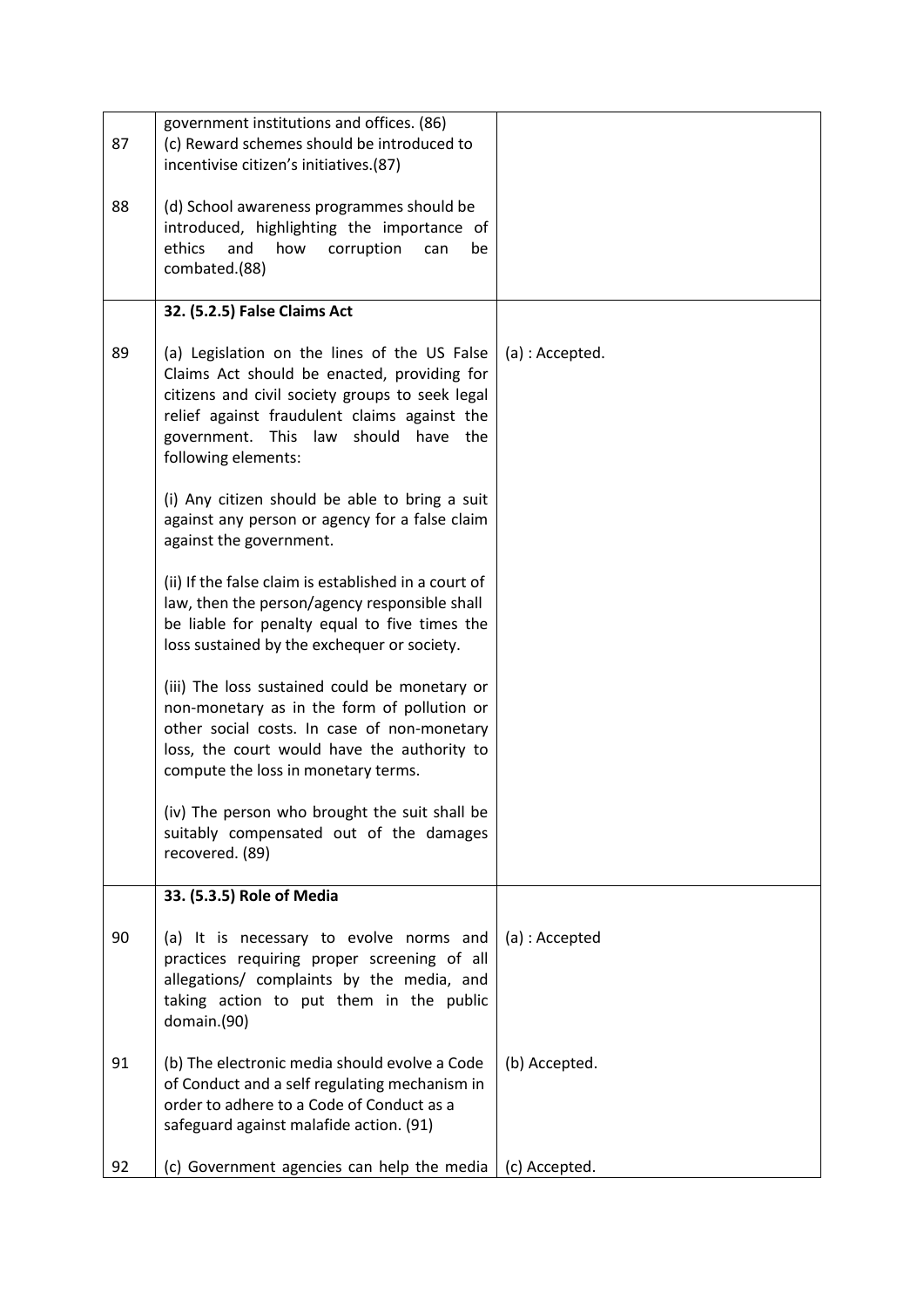|    | in the fight against corruption by disclosing<br>details about corruption cases regularly.(92)                                                                                                                                                                                                                                                                                                                                                                                                                                                                                                                                  |                                                                                                                                                                      |
|----|---------------------------------------------------------------------------------------------------------------------------------------------------------------------------------------------------------------------------------------------------------------------------------------------------------------------------------------------------------------------------------------------------------------------------------------------------------------------------------------------------------------------------------------------------------------------------------------------------------------------------------|----------------------------------------------------------------------------------------------------------------------------------------------------------------------|
|    | 34. (5.4.2) Social Audit                                                                                                                                                                                                                                                                                                                                                                                                                                                                                                                                                                                                        |                                                                                                                                                                      |
| 93 | (a)<br>Operational<br>guidelines<br>of<br>all<br>developmental schemes and citizen centric<br>programmes should provide for a social audit<br>mechanism. (93)                                                                                                                                                                                                                                                                                                                                                                                                                                                                   | (a) Accepted                                                                                                                                                         |
|    | 35. (6.2.5) Promoting Competition                                                                                                                                                                                                                                                                                                                                                                                                                                                                                                                                                                                               |                                                                                                                                                                      |
| 94 | (a) Every Ministry/Department may undertake<br>an immediate exercise to identify areas where<br>the existing 'monopoly of functions' can be<br>tempered with competition. A similar exercise<br>be done<br>at the level of State<br>may<br>Governments and local bodies. This exercise<br>may be carried out in a time bound manner,<br>say in one year, and a road map laid down to<br>reduce 'monopoly' of functions. The approach<br>should be to introduce competition along with<br>mechanism for regulation to ensure<br>a<br>performance as per prescribed standards so<br>that public interest is not compromised. (94) | (a) to (c) Accepted                                                                                                                                                  |
| 95 | (b) Some Centrally Sponsored schemes could<br>be restructured so as to provide incentives to<br>States that take steps to promote competition<br>in service delivery. (95)                                                                                                                                                                                                                                                                                                                                                                                                                                                      |                                                                                                                                                                      |
| 96 | (c) All new national policies on subjects having<br>large public interface (and amendments to<br>existing policies on such subjects) should<br>invariably address the issue of engendering<br>competition. (96)                                                                                                                                                                                                                                                                                                                                                                                                                 |                                                                                                                                                                      |
|    | 36. (6.3.5) Simplifying Transactions                                                                                                                                                                                                                                                                                                                                                                                                                                                                                                                                                                                            |                                                                                                                                                                      |
| 97 | (a) There is need to bring simplification of<br>methods to the center-stage of administrative<br>reforms. Leaving aside specific sectoral<br>requirements, the broad principles of such<br>reforms must be: adoption of 'single window'<br>approach,<br>minimizing<br>hierarchical<br>tiers,<br>stipulating time limits for disposal etc. (97)                                                                                                                                                                                                                                                                                  | (a) to (d) Accepted. As regards,<br>recommendation at (d), time limits for<br>processing of identified permissions/<br>licenses have to be worked out realistically. |
| 98 | (b) The existing Departmental Manuals and<br>Codes should be thoroughly reviewed and<br>simplified with a responsibility on the Head of<br>the Department to periodically update such                                                                                                                                                                                                                                                                                                                                                                                                                                           |                                                                                                                                                                      |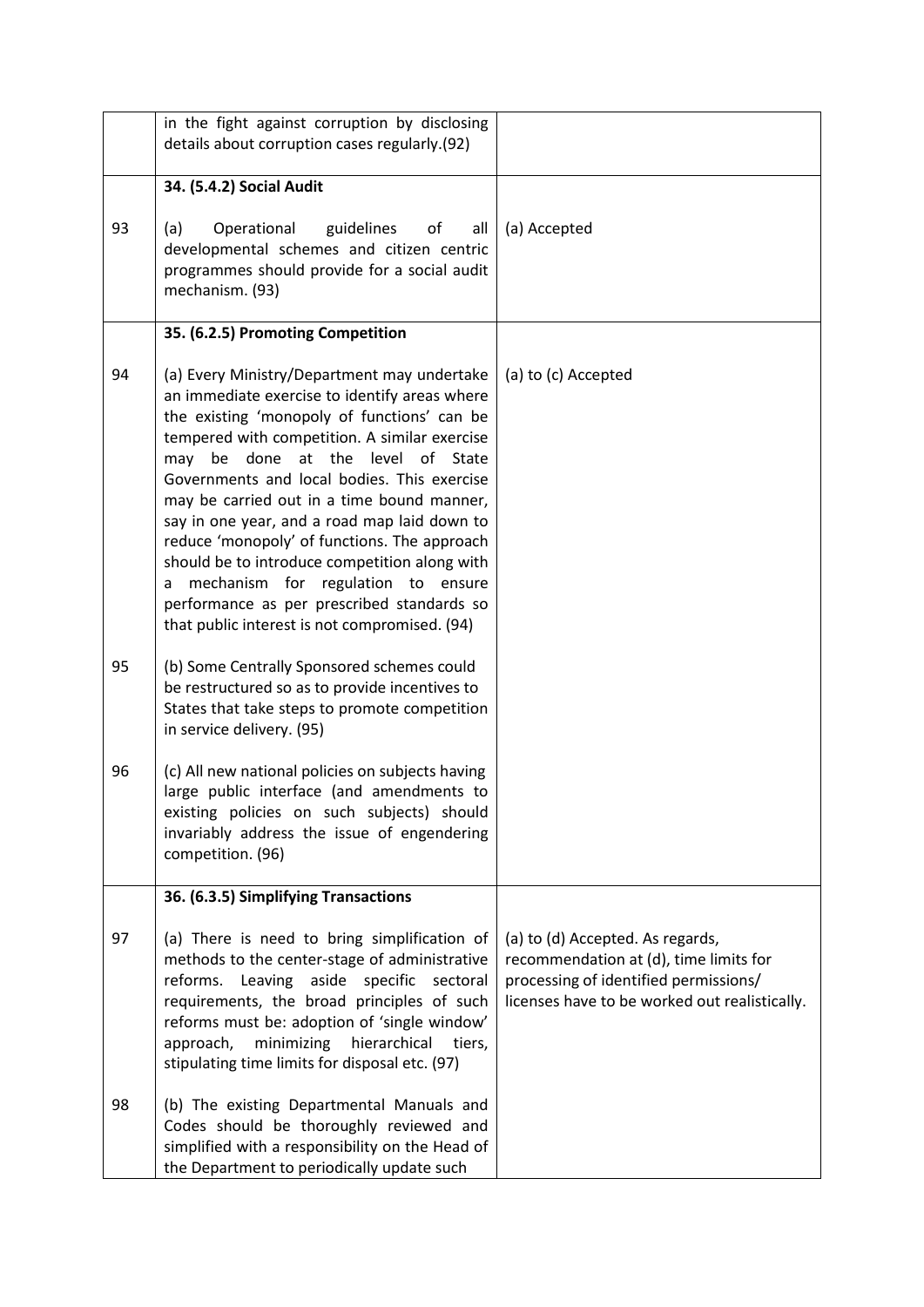| 99  | documents and make available soft-copies<br>online and hard copies for sale. These manuals<br>must be written in very precise terms, and<br>phrases like 'left to the discretion of', 'as far as<br>possible', 'suitable decision may be taken' etc<br>should be avoided. This should be followed for<br>all rules and regulations governing issue of<br>permissions, licenses etc. (98)<br>(c) A system of rewards and incentives for                                                                                            |                                                                                                                               |
|-----|-----------------------------------------------------------------------------------------------------------------------------------------------------------------------------------------------------------------------------------------------------------------------------------------------------------------------------------------------------------------------------------------------------------------------------------------------------------------------------------------------------------------------------------|-------------------------------------------------------------------------------------------------------------------------------|
|     | simplification and streamlining of procedures<br>may be introduced in each government<br>organization. (99)                                                                                                                                                                                                                                                                                                                                                                                                                       |                                                                                                                               |
| 100 | (d) The principle of 'positive silence' should<br>generally be used, though this principle<br>cannot be used in all cases. Wherever<br>permissions/licenses etc are to be issued,<br>there should be a time limit for processing of<br>the same after which permission, if not<br>already given, should be deemed to have been<br>granted. However, the rules should provide<br>that for each such case the official responsible<br>for the delay must be proceeded against.<br>(100)<br>37. (6.4.7) Using Information Technology |                                                                                                                               |
| 101 | (a) Each Ministry/Department/ Organization                                                                                                                                                                                                                                                                                                                                                                                                                                                                                        | $(a)$ :<br>Partially<br>accepted.<br>The<br>process                                                                           |
|     | of Government should draw up a plan for use<br>of IT to<br>improve governance. In<br>any<br>government process, use of Information<br>Technology should be made only after the<br>existing procedures have been thoroughly<br>reengineered. (101)                                                                                                                                                                                                                                                                                 | reengineering should be part of the project<br>design of any e governance initiative rather<br>than a condition preceding it. |
| 102 | (b)<br>The<br>Ministry<br>Information<br>of<br>and<br>Technology<br>needs<br>identify<br>certain<br>to<br>governmental processes and then take up a<br>project of their computerization<br>on<br>a<br>nationwide scale. (102)                                                                                                                                                                                                                                                                                                     | $(b)$ & $(c)$ : Accepted                                                                                                      |
| 103 | (c) For computerization to be successful,<br>computer knowledge of departmental officers<br>needs to be upgraded. Similarly, the NIC needs<br>to be trained in department specific activities,<br>so that they could appreciate each other's<br>view point and also ensure that technology<br>providers understand the anatomy of each<br>department. (103)                                                                                                                                                                       |                                                                                                                               |
|     | 38. (6.6.4) Integrity Pacts                                                                                                                                                                                                                                                                                                                                                                                                                                                                                                       |                                                                                                                               |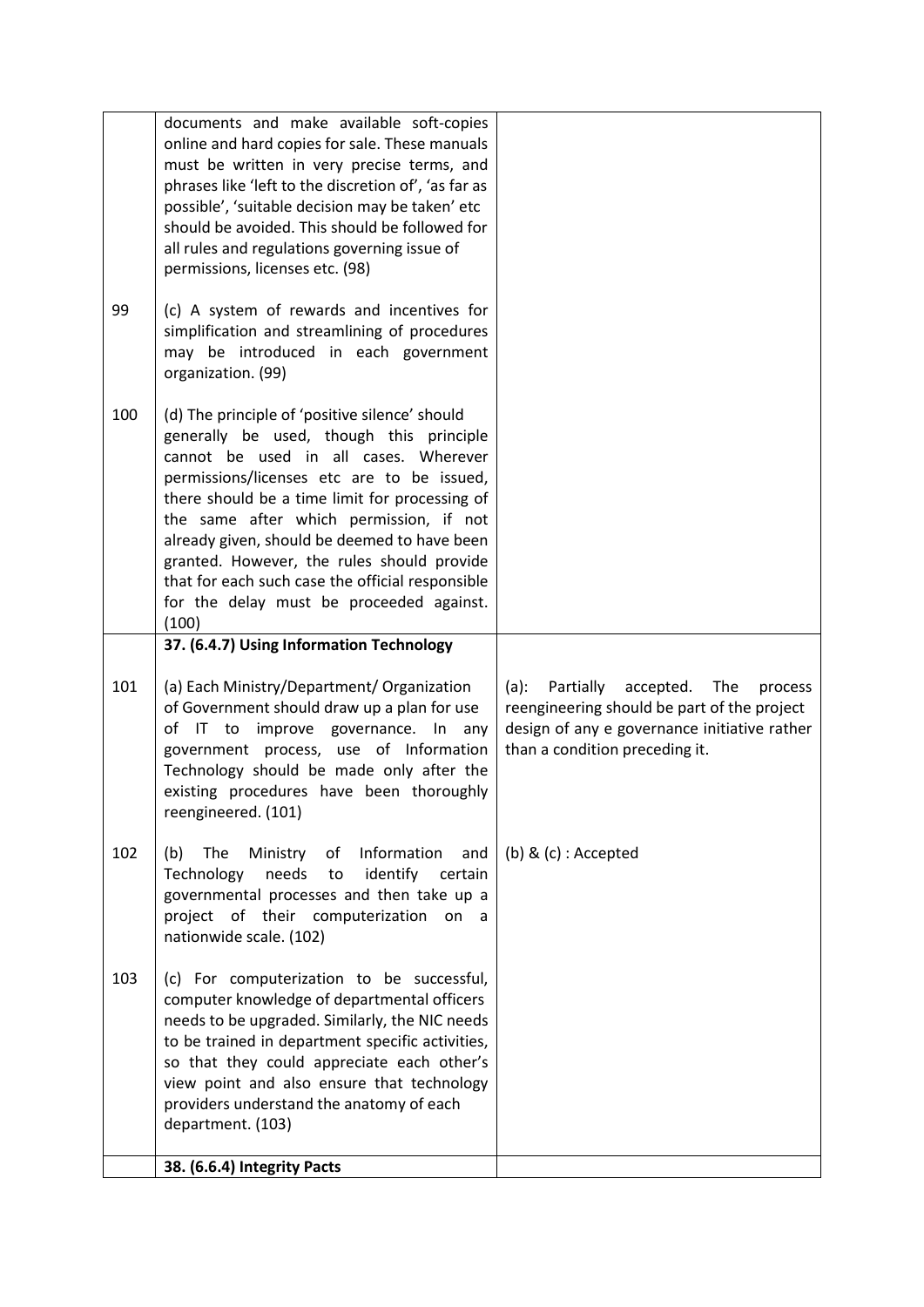| 104 | The<br>Commission<br>(a)<br>recommends<br>encouragement of the mechanism of 'integrity<br>pacts'. The Ministry of Finance may constitute<br>a Task Force with representatives from<br>Ministries of Law and Personnel to identify the<br>type of transactions requiring such pacts and<br>to provide for a protocol for entering into such<br>a pact. The Task Force may, in particular,<br>recommend whether any amendment in the<br>existing legal framework like the Indian<br>Contract Act, and<br>the<br>Prevention of<br>Corruption Act is required to make such<br>agreements enforceable. (104) | (a): Accepted.                                                                                                                                                                                                                                                                                      |
|-----|---------------------------------------------------------------------------------------------------------------------------------------------------------------------------------------------------------------------------------------------------------------------------------------------------------------------------------------------------------------------------------------------------------------------------------------------------------------------------------------------------------------------------------------------------------------------------------------------------------|-----------------------------------------------------------------------------------------------------------------------------------------------------------------------------------------------------------------------------------------------------------------------------------------------------|
|     | 39. (6.7.3) Reducing discretion                                                                                                                                                                                                                                                                                                                                                                                                                                                                                                                                                                         | (a): Accepted.                                                                                                                                                                                                                                                                                      |
| 105 | (a) All government offices having public<br>interface should undertake a review of their<br>activities and list out those which involve use<br>of discretion. In all such activities, attempt<br>should be made to eliminate discretion.<br>Where it is not possible to do so, well-defined<br>regulations should attempt to 'bound' the<br>discretion. Ministries and Departments should<br>be asked to coordinate this task in their<br>organizations/offices and complete it within<br>one year. (105)                                                                                               |                                                                                                                                                                                                                                                                                                     |
| 106 | (b) Decision-making on important matters<br>should be assigned to a committee rather<br>than individuals. Care has to be exercised,<br>however, that this practice is not resorted to<br>when prompt decisions are required. (106)                                                                                                                                                                                                                                                                                                                                                                      | The<br>(b)<br>Not<br>accepted.<br>system<br>οf<br>Committees is prevalent for advising on<br>major policies. However, Committees are<br>only recommendatory bodies; decisions are<br>taken by competent authorities. Decision<br>making by the Committee can lead to<br>dilution of accountability. |
| 107 | (c) State Governments should take steps on<br>similar lines, especially in local bodies and<br>authorities, which have maximum 'public<br>contact'. (107)                                                                                                                                                                                                                                                                                                                                                                                                                                               | (c): Accepted                                                                                                                                                                                                                                                                                       |
|     | 40. (6.8.7) Supervision                                                                                                                                                                                                                                                                                                                                                                                                                                                                                                                                                                                 |                                                                                                                                                                                                                                                                                                     |
| 108 | (a) The supervisory role of officers needs be<br>reemphasised.<br>bears reiteration that<br>$-$ It<br>supervisory officers are primarily responsible<br>curbing<br>corruption<br>for<br>among<br>their<br>subordinates,<br>and they should take<br>all<br>preventive measures for this purpose.(108)                                                                                                                                                                                                                                                                                                    | (a) Not accepted. Provisions already exist<br>under CCS (Conduct) Rules. It is, therefore,<br>not necessary to bring about any changes or<br>make any addition to the existing provisions<br>of rule 3 of the said rules.                                                                           |
| 109 | (b) Each supervisory officer should carefully                                                                                                                                                                                                                                                                                                                                                                                                                                                                                                                                                           | (b): Accepted.                                                                                                                                                                                                                                                                                      |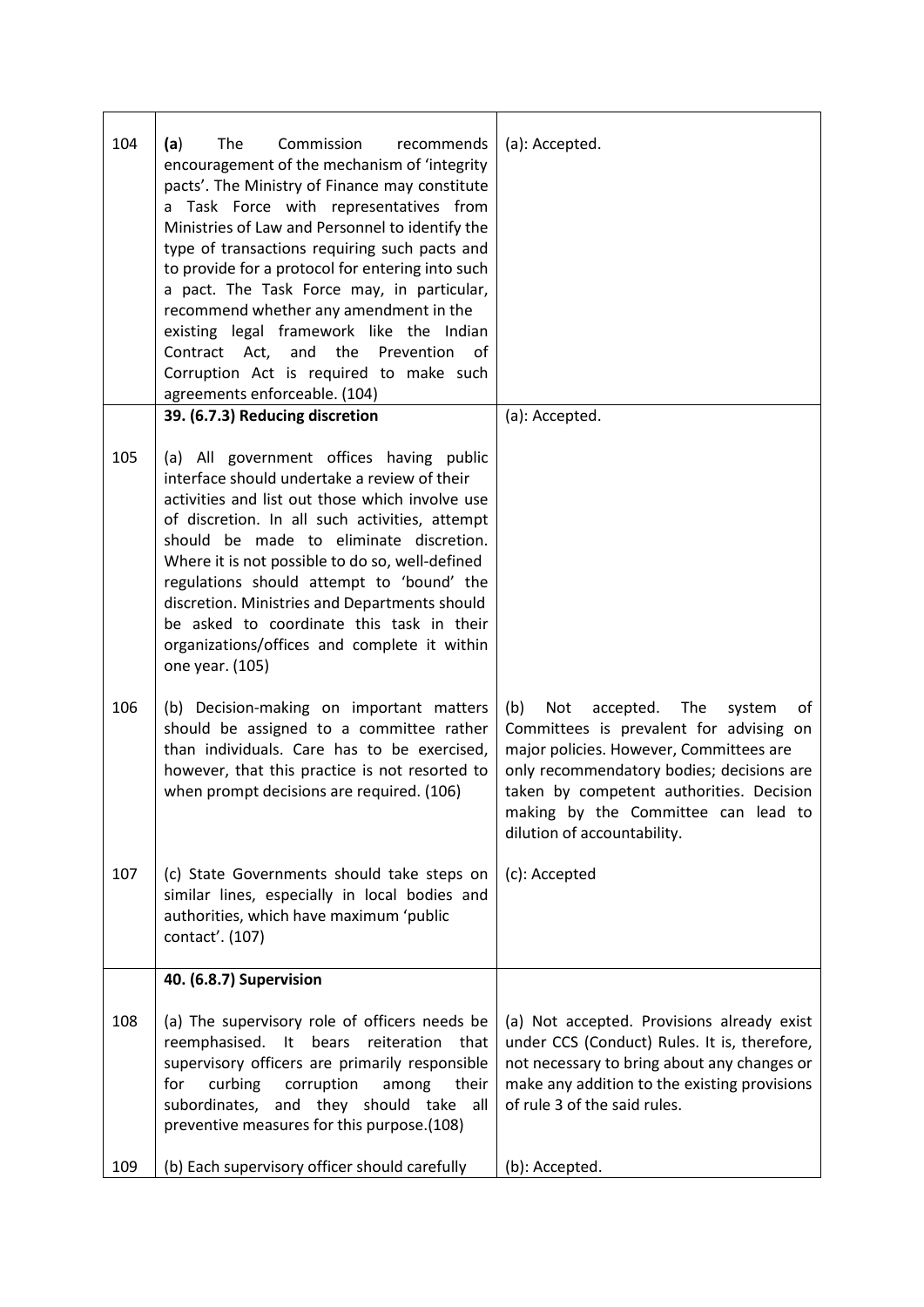|     | activities in<br>his/<br>analyze<br>the<br>her<br>organization/office, identify the activities<br>which are vulnerable to corruption and then<br>build up suitable preventive and vigilance<br>measures. All major instances of loss caused<br>to the government or to the public, by officials<br>by their acts of omission or commission<br>should be enquired into and responsibility<br>fixed on the erring officer within a time-<br>frame.(109)                    |                                                                                                                                                                                                                                                                                                                                                                                                                                                                                                                                                                                                                                                                                                |
|-----|--------------------------------------------------------------------------------------------------------------------------------------------------------------------------------------------------------------------------------------------------------------------------------------------------------------------------------------------------------------------------------------------------------------------------------------------------------------------------|------------------------------------------------------------------------------------------------------------------------------------------------------------------------------------------------------------------------------------------------------------------------------------------------------------------------------------------------------------------------------------------------------------------------------------------------------------------------------------------------------------------------------------------------------------------------------------------------------------------------------------------------------------------------------------------------|
| 110 | (c) In the Annual Performance Report of each<br>officer, there should be a column where the<br>officer should indicate the measures he took<br>to control corruption in his office and among<br>subordinates. The reporting officer should<br>then give his specific comments on this.(110)                                                                                                                                                                              | (c) & (d): Not accepted. There are elaborate<br>for<br>instructions<br>recording<br>adverse<br>entries/filling up integrity columns in the<br>existing ACR formats. As the existing<br>provisions in the ACR already have<br>sufficient scope to reflect the contribution<br>of officers to control the corruption,                                                                                                                                                                                                                                                                                                                                                                            |
| 111 | (d) Supervisory officers who give clean<br>certificates to subordinate corrupt officers in<br>their Annual Performance Reports should be<br>asked to explain their position in case the<br>officer reported upon is charged with an<br>offence under the Prevention of Corruption<br>Act. In addition, the fact that they have not<br>recorded adversely about the integrity of their<br>subordinate corrupt officers<br>should<br>be<br>recorded in their reports.(111) | wherever applicable, there is no need to<br>introduce a further column in the ACR as<br>suggested by the ARC. The PC Act has not<br>made any supervisory officer accountable if<br>the junior officer is booked under the PC<br>Act. No person is liable for any criminal<br>offence unless he has involved himself in<br>such an offence either by himself or as a<br>member in a conspiracy with a common<br>intention to commit such an offence. If the<br>supervisory officer notices any corruptive<br>bent of mind in his subordinate while<br>dealing with public or in his interpersonal<br>relationship,<br>he<br>make<br>suitable<br>can<br>observations in the existing ACR format. |
| 112 | (e) Supervisory officers should ensure that all<br>offices under them pursue a policy of suo<br>motu disclosure of information within the<br>ambit of the Right to Information Act.(112)                                                                                                                                                                                                                                                                                 | (e) Accepted.                                                                                                                                                                                                                                                                                                                                                                                                                                                                                                                                                                                                                                                                                  |
|     | <b>Ensuring</b><br>41.<br>(6.9.4)<br><b>Accessibility</b><br>and<br><b>Responsiveness</b>                                                                                                                                                                                                                                                                                                                                                                                |                                                                                                                                                                                                                                                                                                                                                                                                                                                                                                                                                                                                                                                                                                |
| 113 | (a) Service providers should converge their<br>activities so that all services are delivered at a<br>common point. Such common service points<br>could also be outsourced to an agency, which<br>may then be given the task of pursuing<br>citizens, requests with concerned agencies.<br>(113)                                                                                                                                                                          | (a) to (c) Accepted                                                                                                                                                                                                                                                                                                                                                                                                                                                                                                                                                                                                                                                                            |
| 114 | (b) Tasks, which are prone to corruption,                                                                                                                                                                                                                                                                                                                                                                                                                                |                                                                                                                                                                                                                                                                                                                                                                                                                                                                                                                                                                                                                                                                                                |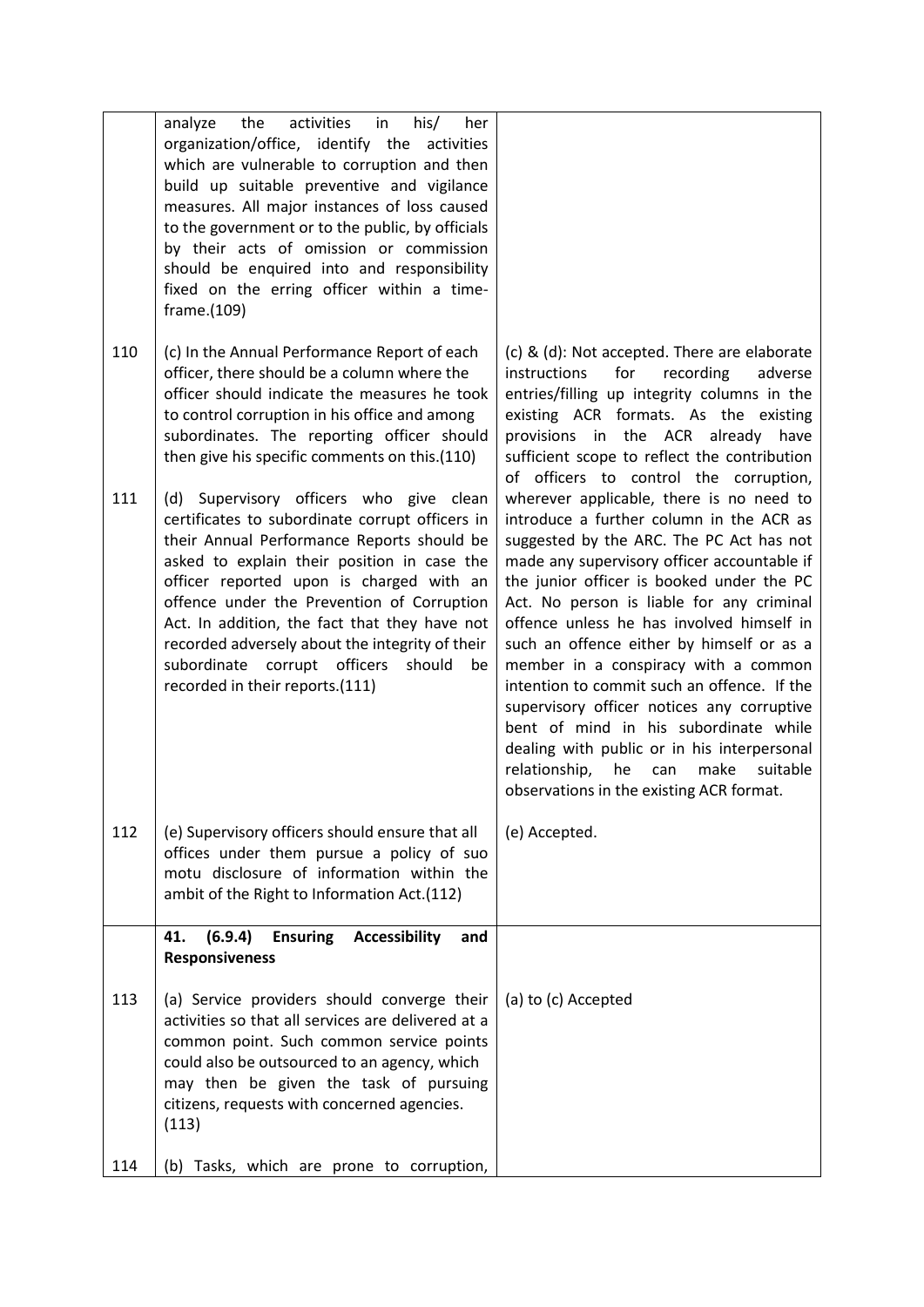|     | should be split up into different activities that<br>can be entrusted to different persons. (114)                                                                                                                                                                        |                     |
|-----|--------------------------------------------------------------------------------------------------------------------------------------------------------------------------------------------------------------------------------------------------------------------------|---------------------|
| 115 | (c) Public interaction should be limited to<br>designated officers. A 'single window front<br>office' for provision of information and<br>services to the citizens with a file tracking<br>system should be set up in all government<br>departments. (115)               |                     |
|     | 42. (6.10.2) Monitoring Complaints                                                                                                                                                                                                                                       |                     |
| 116 | (a) All offices having large public interface<br>should have an online complaint tracking<br>system. If possible, this task of complaint<br>tracking should be outsourced. (116)                                                                                         | (a) to (c) Accepted |
| 117 | (b) There should be an external, periodic<br>mechanism of 'audit' of complaints in offices<br>having large public interface. (117)                                                                                                                                       |                     |
| 118 | (c) Apart from enquiring into each complaint<br>and fixing responsibility for the lapses, if any,<br>the complaint should also be used to analyse<br>the systemic deficiencies so that remedial<br>measures are taken. (118)                                             |                     |
|     | 43. (6.12.7) Risk Management for Preventive<br>Vigilance                                                                                                                                                                                                                 |                     |
| 119 | (a) Risk profiling of jobs needs to be done in a<br>more systematic and institutionlised manner<br>in all government organizations. (119)                                                                                                                                | (a) & (b) Accepted  |
| 120 | (b) Risk profiling of officers should be done by<br>a committee of 'eminent persons' after the<br>officer has completed ten years of service, and<br>then once in every five years. The committee<br>should use the following inputs in coming to a<br>conclusion: (120) |                     |
|     | performance evaluation of<br>(i)<br>The<br>the<br>reported officer.                                                                                                                                                                                                      |                     |
|     | (ii) A self-assessment given by the reported<br>officer focusing on the efforts he/she has<br>made to prevent corruption in his/her career.                                                                                                                              |                     |
|     | (iii) Reports from the vigilance organization.                                                                                                                                                                                                                           |                     |
|     | A peer evaluation to be conducted<br>(iv)                                                                                                                                                                                                                                |                     |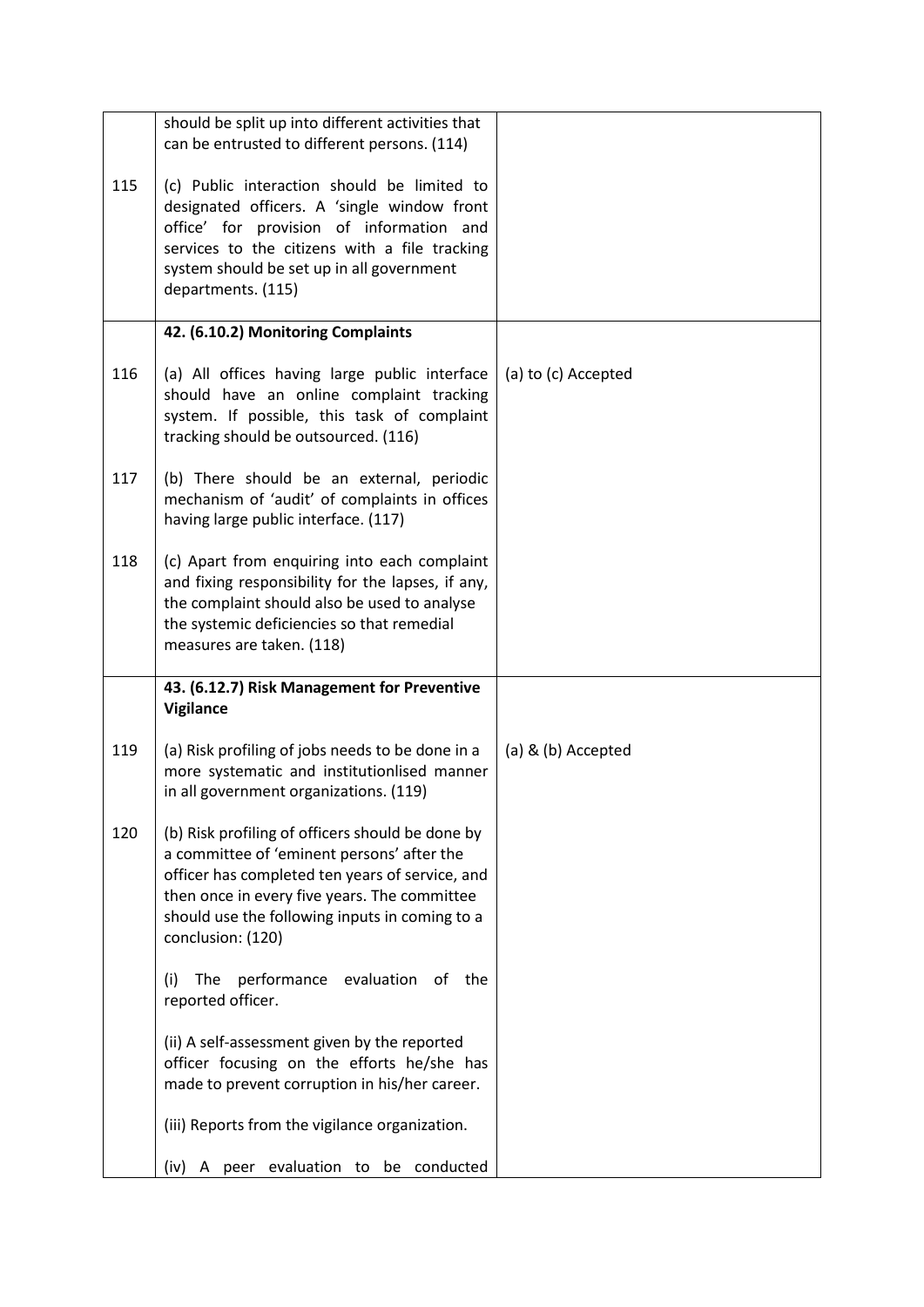|     | confidentially by the committee through an<br>evaluation form.                                                                                                                                                                                                                                                                                                         |                                                                                                                                                         |
|-----|------------------------------------------------------------------------------------------------------------------------------------------------------------------------------------------------------------------------------------------------------------------------------------------------------------------------------------------------------------------------|---------------------------------------------------------------------------------------------------------------------------------------------------------|
|     | 44. (6.13.2) Audit                                                                                                                                                                                                                                                                                                                                                     |                                                                                                                                                         |
| 121 | (a) It should be prescribed that as soon as any<br>major irregularity is detected or suspected by<br>the audit team, it should be immediately<br>taken note of by government. A suitable<br>mechanism for this may be put in place. It<br>shall be the responsibility of the head of the<br>office to enquire into any such irregularity and<br>initiate action. (121) | (a) to (c) Accepted                                                                                                                                     |
| 122 | (b) Audit teams should be imparted training in<br>forensic audit. (122)                                                                                                                                                                                                                                                                                                |                                                                                                                                                         |
| 123 | (c) Each office should make an annual public<br>statement regarding pending audit queries.<br>(123)                                                                                                                                                                                                                                                                    |                                                                                                                                                         |
|     | 45. (6.14.3) Proactive vigilance on corruption                                                                                                                                                                                                                                                                                                                         |                                                                                                                                                         |
| 124 | (a) Taking proactive vigilance measures should<br>primarily be the responsibility of the head of<br>the office. Some possible measures are<br>indicated in para (6.14.2). (124)                                                                                                                                                                                        | (a) Accepted                                                                                                                                            |
|     | 46. (6.15.2) Intelligence Gathering                                                                                                                                                                                                                                                                                                                                    |                                                                                                                                                         |
| 125 | (a) Supervisory officers should assess the<br>integrity of his/her subordinates based on<br>his/her handling of cases, complaints and<br>feedback from different sources. This could<br>then become an important input for risk<br>profiling of officers. (125)                                                                                                        | (a) Accepted                                                                                                                                            |
|     | 47. (6.16.2) Vigilance Network                                                                                                                                                                                                                                                                                                                                         |                                                                                                                                                         |
| 126 | (a) A national database containing the details<br>of all corruption cases at all levels should be<br>created. This database should be in the public<br>domain. Identified authorities should be made<br>responsible for updating the database<br>regularly. (126)                                                                                                      | (a) Partially accepted. Database can be<br>created with restricted access only to<br>pending cases. Decided cases can be put on<br>the official website |
|     | 48. (7.9). Protecting the Honest Civil Servant                                                                                                                                                                                                                                                                                                                         |                                                                                                                                                         |
| 127 | (a) Every allegation of corruption received<br>through complaints or from sources cultivated<br>by the investigating agency against a public                                                                                                                                                                                                                           | (a) to (h) Accepted                                                                                                                                     |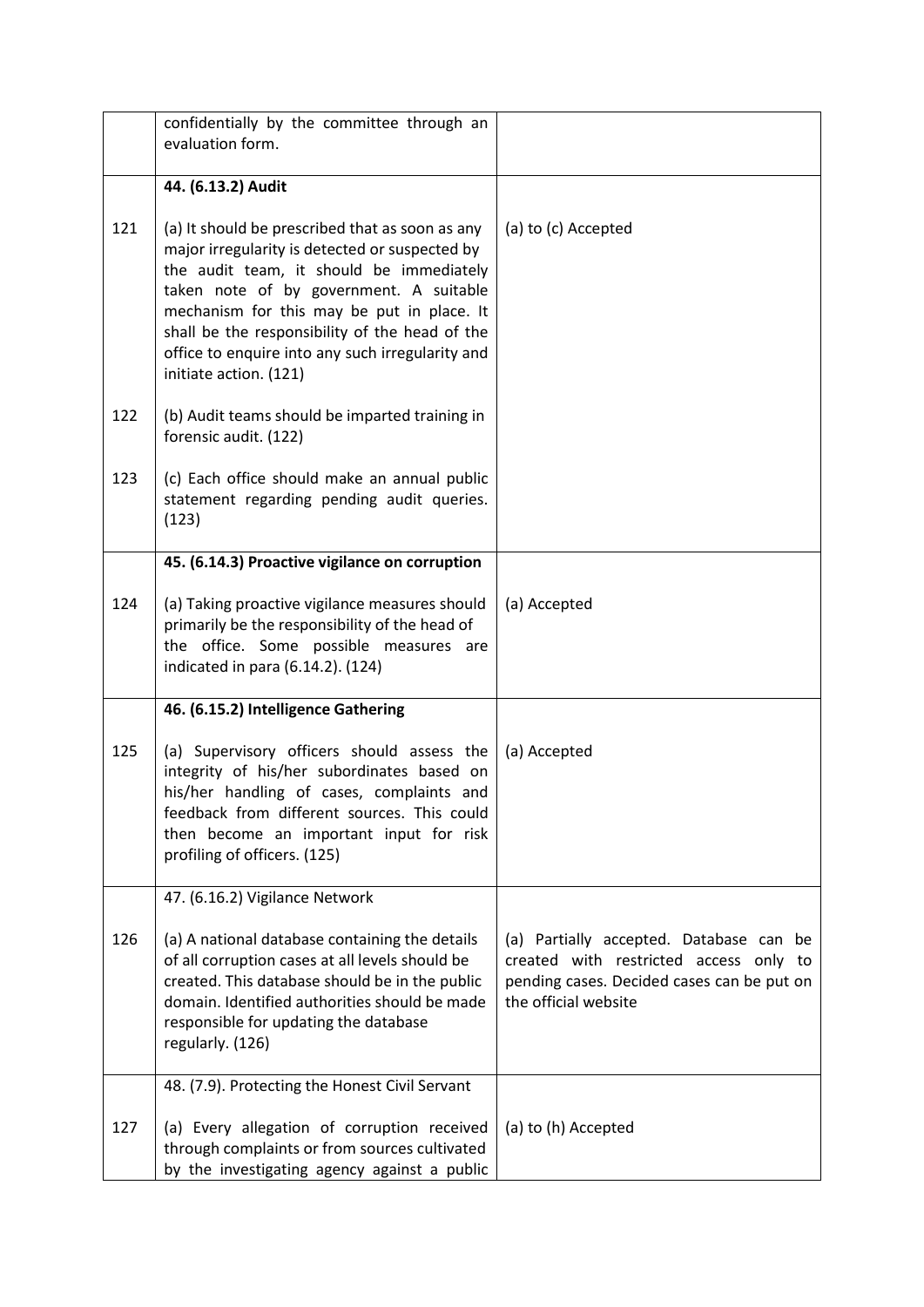servant must be examined in depth at the initial stage itself before initiating any enquiry. Every such allegation must be analyzed to assess whether the allegation is specific, whether it is credible and whether it is verifiable. Only when an allegation meets the requirements of these criteria, should it be recommended for verification, and the verification must be taken up after obtaining approval of the competent authority. The levels of competent authorities for authorizing verifications/enquiries must be fixed in the anti-corruption agencies for different levels of suspect officers. (127)

- 128 (b) In matters relating to allegations of corruption, open enquiries should not be taken up straightaway on the basis of complaints/source information. When verification/secret enquiries are approved, it should be ensured that secrecy of such verifications is maintained and the verifications are done in such a manner that neither the suspect officer nor anybody else comes to know about it. Such secrecy is essential not only to protect the reputation of innocent and honest officials but also to ensure the effectiveness of an open criminal investigation. Such secrecy of verification/ enquiry will ensure that in case the allegations are found to be incorrect, the matter can be closed without anyone having come to know of it. The Inquiry / Verification Officers should be in a position to appreciate the sensitivities involved in handling allegations of corruption.(128)
- 129 (c) The evaluation of the results of verification/enquiries should be done in a competent and just manner. Much injustice can occur due to faulty evaluation of the facts and the evidence collected in support of such facts. Personnel handling this task should not only be competent and honest but also impartial and imbued with a sense of justice.(129)
- 130 (d) Whenever an Inquiry Officer requires to consult an expert to understand technical / complex issues, he can do so, but the essential requirement of proper application of mind has